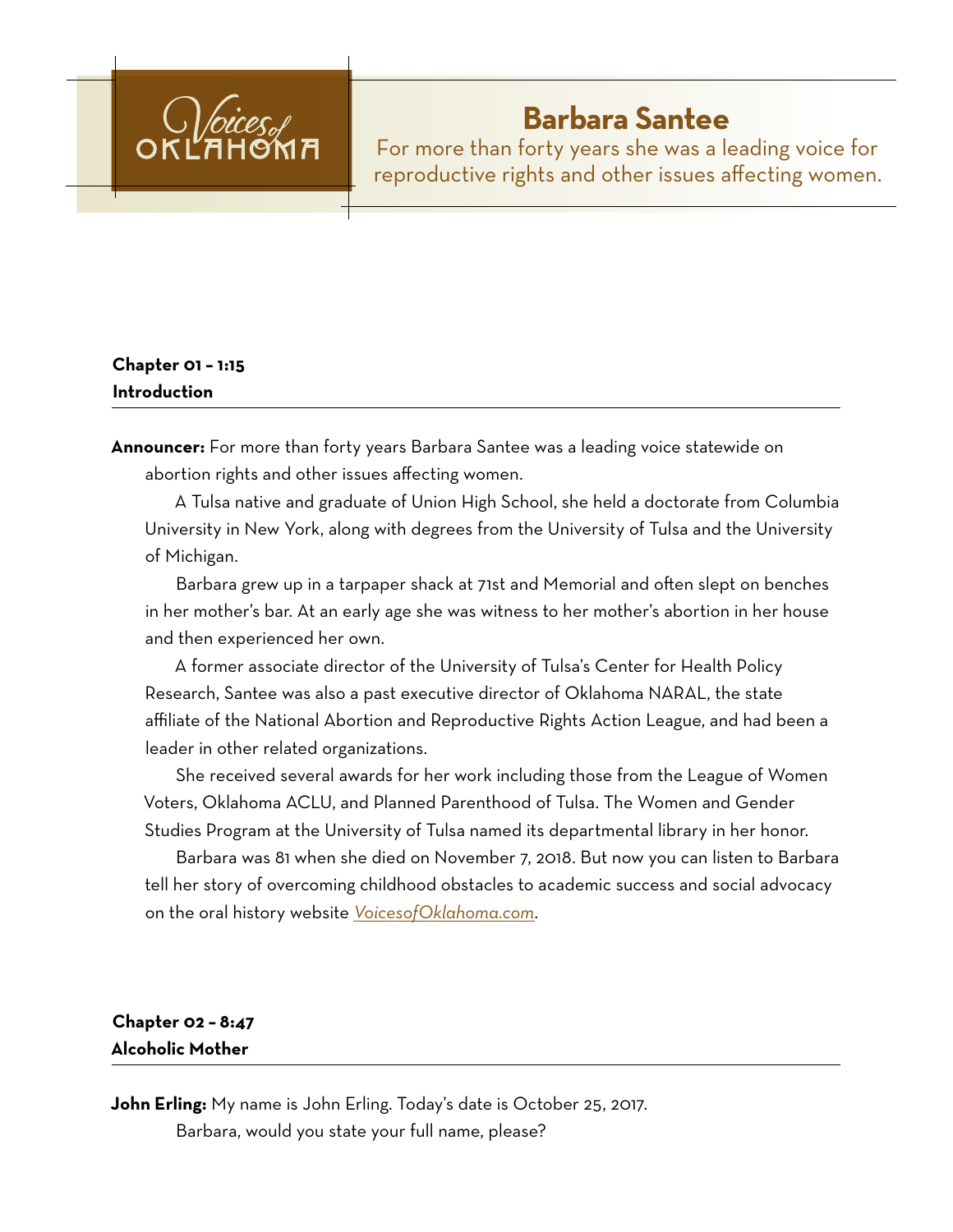#### **Barbara Santee:** My name is Barbara Ann Santee.

- **JE:** Your date of birth?
- **BS:** Two, twenty, thirty-seven.
- **JE:** So that would be February 20th—

**BS:** Yes.

**JE:** Nineteen thirty-seven.

**BS:** Yes.

**JE:** That makes your present age?

**BS:** Eighty.

- **JE:** Eighty years old. Where are we recording this interview?
- **BS:** At my apartment at the Montereau complex in Tulsa, Oklahoma.
- **JE:** You actually grew up about a mile from here, didn't you?
- **BS:** Yes, at 71st and Memorial.
- **JE:** And our story today is going to lead from 71st and Memorial to nearly 71st and Yale or Memorial.
- **BS:** [laughing] Yes, from a three-room tarpaper shack.

**JE:** Right.

- **BS:** At 71st and Memorial to a, actually, a luxurious apartment about a mile away.
- **JE:** It is very nice. Where were you born?
- **BS:** I was born here in Tulsa at Morningside Hospital, which currently is Hillcrest Hospital.
- **JE:** Did you have brothers and sisters?
- **BS:** Yes, I have a brother two years older, his name is Dooey Douglas. My mother married three times, she married Victor Lee Douglas and had my brother and I. Then she married a man named Leo Sturgis and had my half-sister named Linda Sturgis. And then she married a third gentleman named Ray Cherry.
- **JE:** What was your mother's name?
- **BS:** Violet Barnes was her maiden name.
- **JE:** Was she from Tulsa? Did she grow up here?
- **BS:** Yes, she was one of four sisters. My grandmother's name was, well, I always called her Granny Barnes, but she and my grandfather Barnes died in a car wreck when I was about three years old. My Granny Barnes, I stayed with her quite a bit because my mother was an incurable alcoholic.

Two of the sisters died quite young; one died when she was only nine months old, and the eighteen-year-old daughter died in a fire. Her robe caught on fire. She was married, husband had gone to work. Robe caught on fire and she ran out into the snow and the neighbors rolled her in the snow to put the fire out.

They took her to the hospital and she died eleven days later.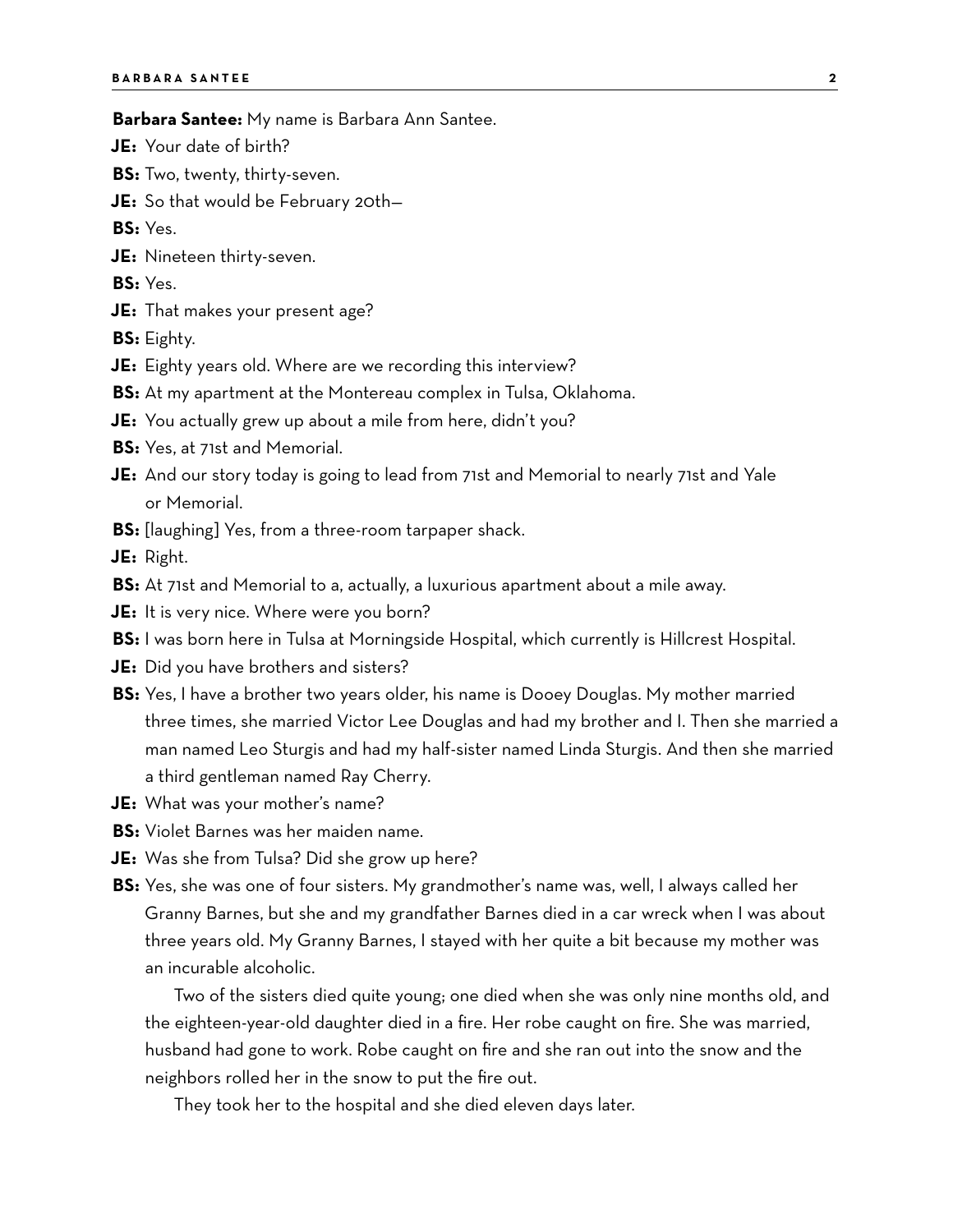**JE:** And then your father's name, again, is?

**BS:** Victor Lee Douglas.

**JE:** Tell us a little bit about him.

**BS:** Well, my grandmother got married when she was only fourteen years old. She lived in—

**JE:** Your grandmother married at fourteen?

**BS:** At fourteen, she and my grandfather. And they came down here from Kansas City. My mother, I think my grandmother had her when she was really young. And my mother had my brother when she was about seventeen or something, and had me when she was nineteen. So she was really young when she had the two of us.

My dad ran away when I was about a year old. Later I made contact with him and he said the only thing he had was an extra pair of shoes in a brown paper sack. And he ran away and sat on the curb and cried because he didn't want to leave his kids but he couldn't stand to be with my mother anymore.

He caught a train, you know, the empty cars that the hobos would—

**JE:** Boxcars? Yeah?

**BS:** Yeah, boxcar. He rode that around the country and he ended up in Arizona. And he worked at a place where he flipped hamburgers. He kind of had an affair with the woman who owned the place and she lived upstairs.

One day he left to do some business or something, he came back and she had been murdered. He thought that it would be pinned on him and so he left town. He went to California, and he stayed out there and made a pretty good living for himself. He bought a walnut grove. He ended up doing pretty well with these business.

I went out there about four months before he died. He married out there too. Didn't have any children with that woman. I got him and brought him to Tulsa. He died here. He was, I think, eighty-four when he passed.

- **JE:** Well, tell us about the living conditions and with your mother and whoever was around there. There's a bar that she was involved with. Talk to us about that.
- **BS:** Well, as I said, my mother was an alcoholic and she was incurable. There would be periods in my life when she was sober and she was okay. Before we were in that bar, I remember one time when I was probably six or seven, I heard on the radio that Roosevelt had died. She was hanging clothes up on the clothesline and I ran out and I said, "Mother, the President died."

And she said, "What you telling me that for? That's not true."

And I came in and they were giving the broadcast on the radio. She sat down and cried. And I remember that very vividly.

At one point, she did fix my hair. I had very long braids and she fixed it up and put a bow on top of my head and sent me off to Sunday school with somebody, 'cause she certainly didn't go to Sunday school.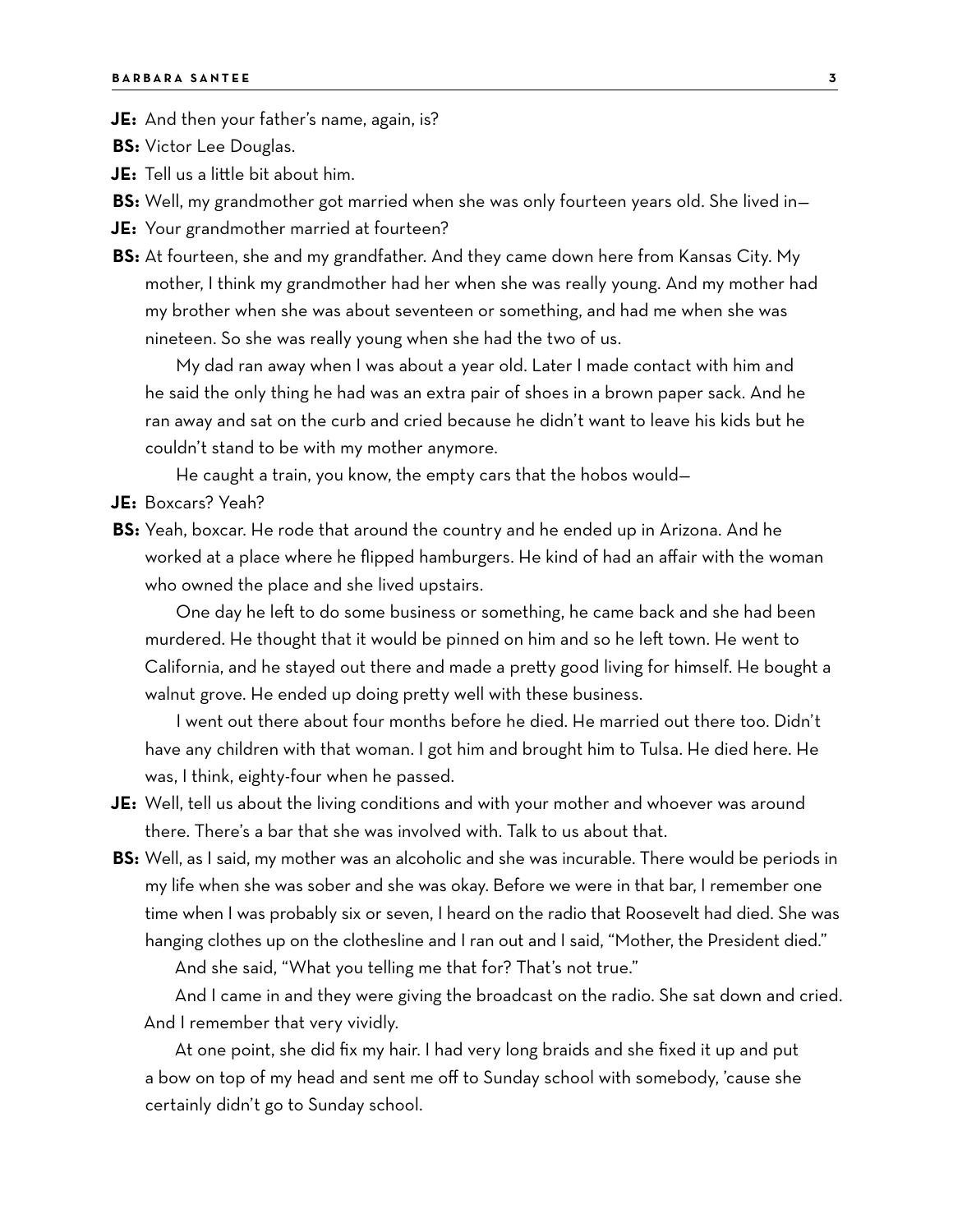There were periods where she sobered up and I guess she tried to fly straight, but that was when I was really young.

By the time I got to a teenager she had already fallen into the barrel.

After my father left, she married Leo Sturgis. They both were drinkers. They bought this piece of property there at 71st and Memorial on the northeast corner. There was a little three-room shack that had tarpaper on it that had this imitation looking kind of stone, to make it look like it wasn't tarpaper, but it obviously looked like tarpaper made to look like stone. It was ridiculous.

And there was a little creek that ran down there and a little wooded area in between. And on the other side, close to 71st, they built a little bar. It was just a concrete block little square building and a lean-to on the back where she had a grill and she made hamburgers for the customers that were a nickel or a dime, something like that.

When she divorced Leo, at one point, he got the house and she got the bar. And we had to live in the bar. It had these wooden booths. At night we pulled the tables out and pushed the wooden booths together, throw a blanket on that, and lie on those wooden booths. That was our bed for the night, and we woke up in the morning to the smell of stale beer and urine. And have to go to school with our clothes wrinkled and everything because she never paid any attention to the way we looked.

Then they built on another attachment, they put a shuffleboard in that went on for maybe a couple of years.

Finally, after they went through the divorce proceedings, Mother somehow got the house too and then we had the house. And it was a three-room house, at that point.

My brother and little sister slept on army cots in the little bedroom. My mother and stepfather slept on a bed in the living room. By this time, she was with Ray. And I slept on a sleeping couch in the living room.

**JE:** You're nine, ten years old, or?

**BS:** I was probably ten or eleven, I can't remember. But I remember they always came in late and they were always drunk. Huh (sighing sound). I remember one night I heard her groaning. I always heard when they had sex and this was not the normal kind of groaning when they did that.

She said, "You'd better get the bucket."

And I, I acted like I was still asleep.

He went out and got this bucket that we'd been using to patch the roof or something and it had tar on the sides of it. He brought it in and put it beside the bed. And she sat over the bucket and she groaned and groaned. And finally this big plop hit the bottom of the bucket, like a bowel movement. But I knew it was a baby and I knew it was dead.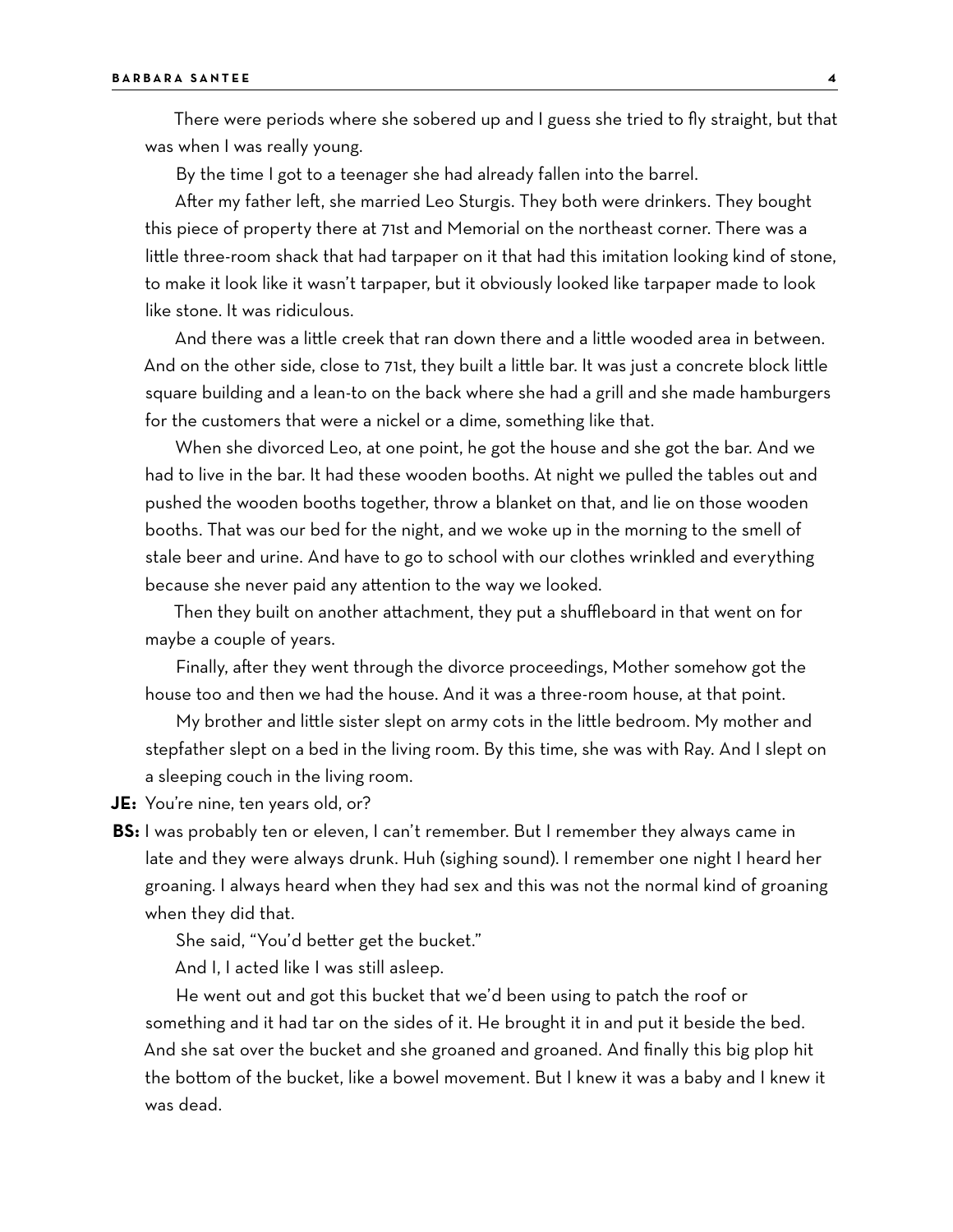Then he took the bucket back out and he was gone a long time. She cleaned herself up and laid back and just cried. And I went to sleep before he came back in.

The next morning, I saw the bucket on the back porch and it was cleaned up.

#### **Chapter 03 – 6:25 Attempted Rape**

**Barbara Santee:** That was my introduction to abortion. And then when I was eighteen, I had my own abortion. Back then, before abortion was legal, that's what women turned to who didn't want to have an unwanted pregnancy.

I finished high school.

**John Erling:** Your high school was?

- **BS:** Union High School. It was a country school back then. It was only one big building. Finally, they had built another building for the high school kids. I loved junior—I loved school, because it was a respite from what I had to deal with. I always made good grades, I was the valedictorian and I was always popular because I had this outgoing personality and I played in sports. I was captain of the girls' basketball team, and debating, and you know, spelling, all that stuff, I was outstanding in all that.
- **JE:** Nobody knew the conditions you were growing up in?
- **BS:** Well, I never wanted anybody to know. They knew my mother owned a bar, but you know, some of those kids had the same kind of problems. I didn't know until years later that one of the boys I had a crush with in school, his mother was an alcoholic and he was dealing with the same kind of problem. I never knew that growing up because he never talked about it. Anyway.
- **JE:** And nobody at home to tell you you got to get your work done or your studies or anything? You were on your own.
- **BS:** I just did it on my own. My mother was not there to help me.

One time I wrote a poem and I gave it to her. She read it and she looked at me, and said, "You know, you're a damn genius." And that's the only compliment my mother ever gave me in my entire life.

It shocked me because she never complimented. My mother looked at me in terms of a sibling rivalry. She was jealous of any women who came down the pike, she was jealous of them. She had very large breasts. She was very proud of her breasts and she always wore these blouses with very tight buttons so you could see through and see her breasts.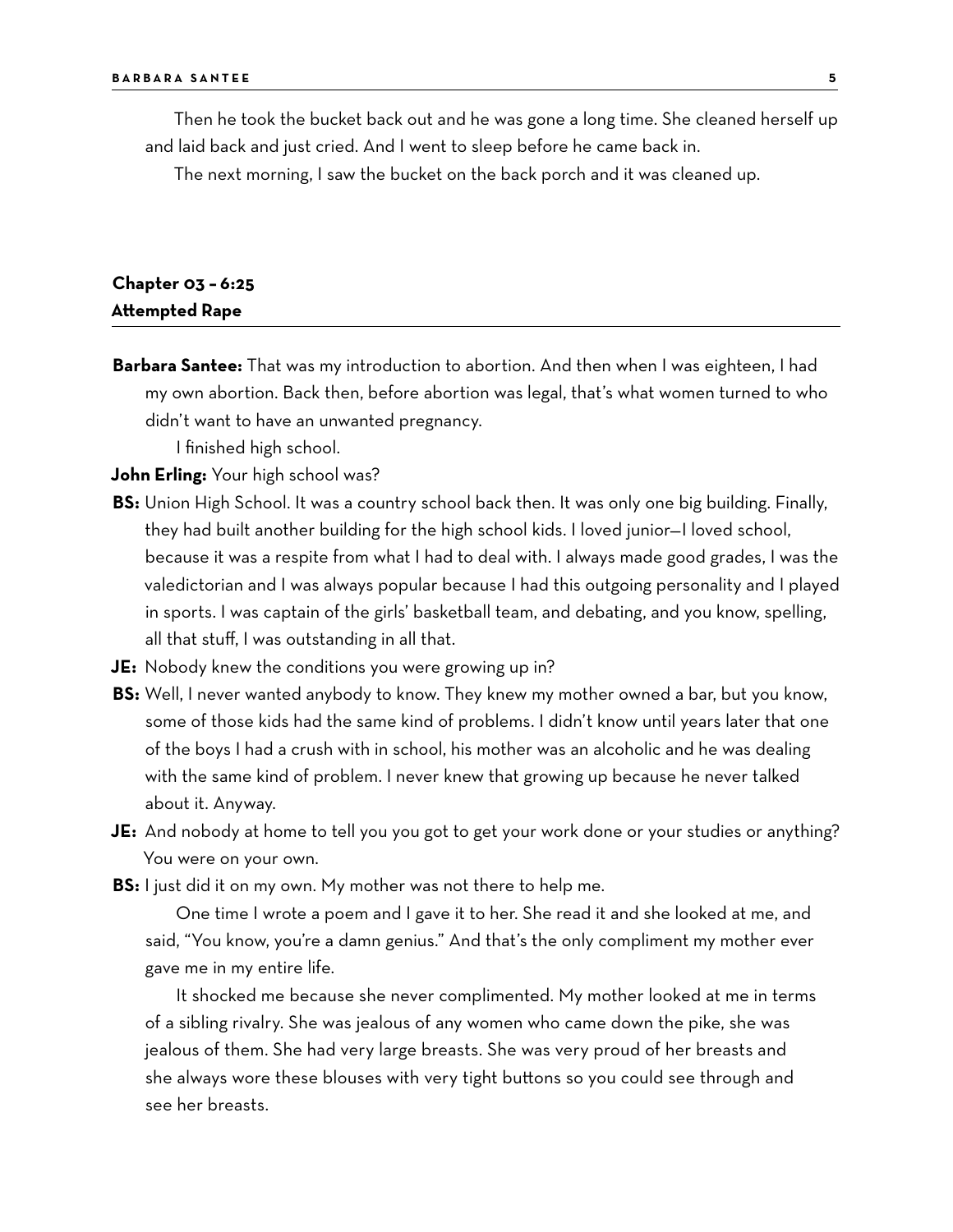I remember one time when I was in the hospital, I've had fifteen surgeries for different kinds of intestinal problems and so forth. I was down to ninety-eight pounds and I didn't know whether I was going to live or die, and I don't think the doctors knew either. I was lying on my back, she came in and my gown had been soiled from the discharges from the scar on my side.

And she called the nurse in and said, "Get that off of her, that's soiled," and so forth. And she took it off of me and just left me laying there naked. My mother looked down at my breasts and she said, "My God, you ain't got nothing, have you?"

- **JE:** Hmm (thoughtful sound).
- **BS:** I was small-cupped anyway compared to her. Lying on my bed, weighing ninety-eight pounds, sick as a dog, not knowing if I'm going to live or die, and then she says that. I just couldn't believe someone could be that cruel. But that was the way she was. She couldn't help herself.
- **JE:** How long did she live? How old was she?
- **BS:** I think she was in her late seventies when she passed.
- **JE:** How did you feel when you were at her funeral?
- **BS:** I didn't cry. Actually, they didn't have a funeral, they just had the internment. I went to that, I didn't even look in the casket because I really didn't care.
- **JE:** Back to eighteen and your abortion.
- **BS:** Well, I had left my mother's home with everything I owned, which was in a cardboard suitcase. I didn't have a car. I think I had about twenty dollars in my pocket. And when that door slammed behind me I knew I would never get any help from my mother for anything.

I went into Tulsa and started rooming with a friend of mine. We had a real cheap apartment across from what was then the Jericho Club on, I think, it was 3rd Street. That was a one-room apartment. We had a foldout bed that came out of the wall. And the people next door were drunks and they fought every night and screamed and threw things at each. Our kitchen was so cold because it didn't have any heat, it was awful.

But anyway, she decided she was going to get married, which left me with the expenses, so I moved in with three other girls in a three-story walkup.

So one night I dated a guy, I don't even know how I met him, he was on a motorcycle. So we whizzed around town. He took me to show me where he worked at this service station. Then we got back to my apartment and he wanted to come up and use my telephone.

I said, "Okay."

He came up and I went to my bedroom and took my coat off, or whatever. And before I knew it, he was on top of me. And he was going to rape me. I fought him and fought him and fought him and I ran to the other bedroom, holding on to the side of the door. He grabbed me and pulled me and broke my nails down to the quick. I had on blue jeans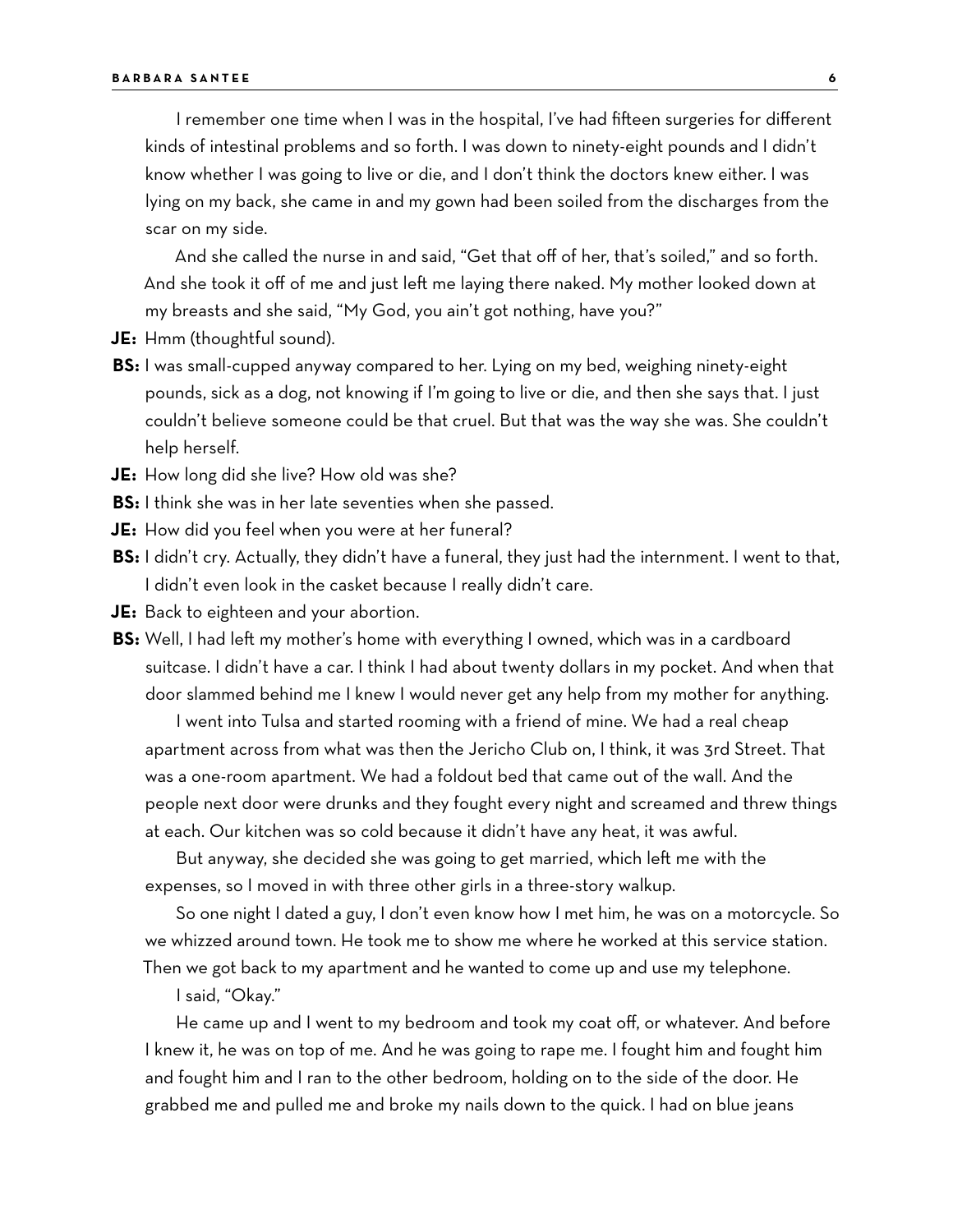and he kept trying to—he'd throw me down. He was a big, heavy guy, but I had played basketball and I was slender but I was tough.

And I kept fighting this guy off, and he kept getting the zipper about halfway down, and I'd get my hand down there and get it back it up. I swear I think we fought for over an hour. And I kept thinking one of these other girls would come home. But they never did.

Finally, he just gave up in disgust, and he left.

I think all women go through this deal where they're either raped or attempted rape. And that's one of the things that women go through.

The other girl who lived with me, her boyfriend, we were up three stories. It was a duplex building. He was climbing on the ledge up three stories to climb in our window to see what she was doing. I mean, these boys are insane.

After that, I moved in with another girl. She used my toothbrush to peroxide her hair. [laughing]

**JE:** Did you have a job?

**BS:** Oh yeah. When I got pregnant I was working at a company called Black, Sivalls, & Bryson, it was at First and Archer, I think. They made valves and things like that. And I was the secretary to the executive director. But I wasn't making very much.

#### **Chapter 04 – 4:50 Having an Abortion**

**Barbara Santee:** And I started going with this guy, his name was Frank. And he was madly in love with me. I met him at the Cimarron Ballroom. I used to go there and go dancing, I loved to dance. I didn't really like him but he bought me a Mouton coat, so I was just gaga, like I had this Mouton coat. And then he rented me an apartment. So finally, I gave in and went to bed with him.

Well, I got pregnant by him and I didn't want to be pregnant by this man because I didn't love him, I didn't care about him. So I figured, "How am I going to get out of this? I don't know how to go about getting an abortion."

So I called a friend of mine who had been married, and asked her, "What can I do?" And she gave me the name of a guy who does abortions. So I called the guy, and he set up a time for me to meet him and to have the abortion. It was in something what we called then "Niggertown," which is Greenwood area now. I worked right there, not far from what was the Niggertown.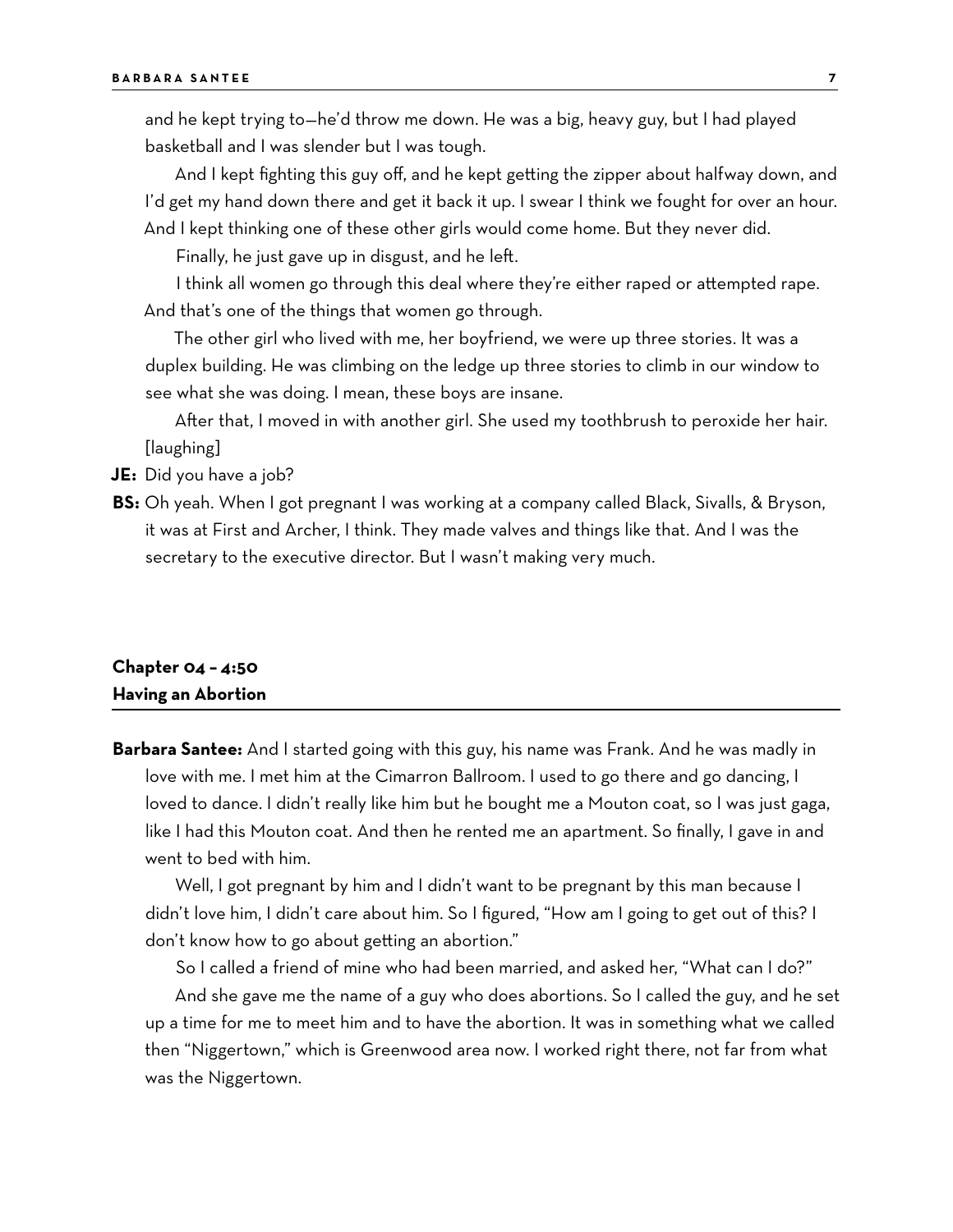So on my lunch hour I took off and I walked up in that area and I found the address. And it was an old beat-up house with the screen door falling off. I went up and knocked on the door, and this black man came to the door. I think he was as stunned as I was to see a white girl. And I was shocked to see this black man. Should I go in? Because, you know, a white woman has been brainwashed—black men rape white women, you know?

I went in the door, followed him like a puppy dog into the kitchen. And he said, "Take your panties off and get up on the table." And it was one of those old enamel kitchen tables with chips in it.

I crawled up on that, took my panties off, and I spread my legs, and he did an examination. And he said, "You're two months pregnant."

My heart just dropped. I said, "How much?"

He said, "Two hundred dollars."

Well, I only made three hundred dollars a month, that was a fortune. So I put my panties back on and I walked back to work and I just thought, "Oh, my God, what am I going to do now?" So I called my friend and told her.

She got me some pills, a handful of pills that I found out later were quinine and ergot. She said, "Take these and it will get you started."

So I took this handful of pills all at the same time. Later I found out that if you take these pills, they're both poisonous if you take them. I took them when Frank was out of town checking on some oil property that he owned. I got sick as a dog, I couldn't hardly stand up.

And my brother called me. And I guess I slurred my words. He said, "What's the matter with you?"

I said, "I don't know, I just don't feel good."

And before I knew it, my mother was at the door. She knocked on the door and I answered and I was staggering. I went back and laid down and she sat on the edge of the bed, and she said, "Are you pregnant?"

And I said, "Yes."

So she stayed with me for about an hour. And then I didn't come through, didn't come through, and I thought, "That's it, I don't know what else I'm going to do."

So I kept going to work, still feeling kind of fuzzy. And I think it was that Wednesday I went into the ladies' room and there were some blood clots coming through. I started feeling worse and worse and worse. So I went to my gynecologist. I gave him a false name.

He looked at me, he said, "Well, you had an incomplete abortion." He said, "You need to go to the hospital."

I said, "I can't, I have to go to work."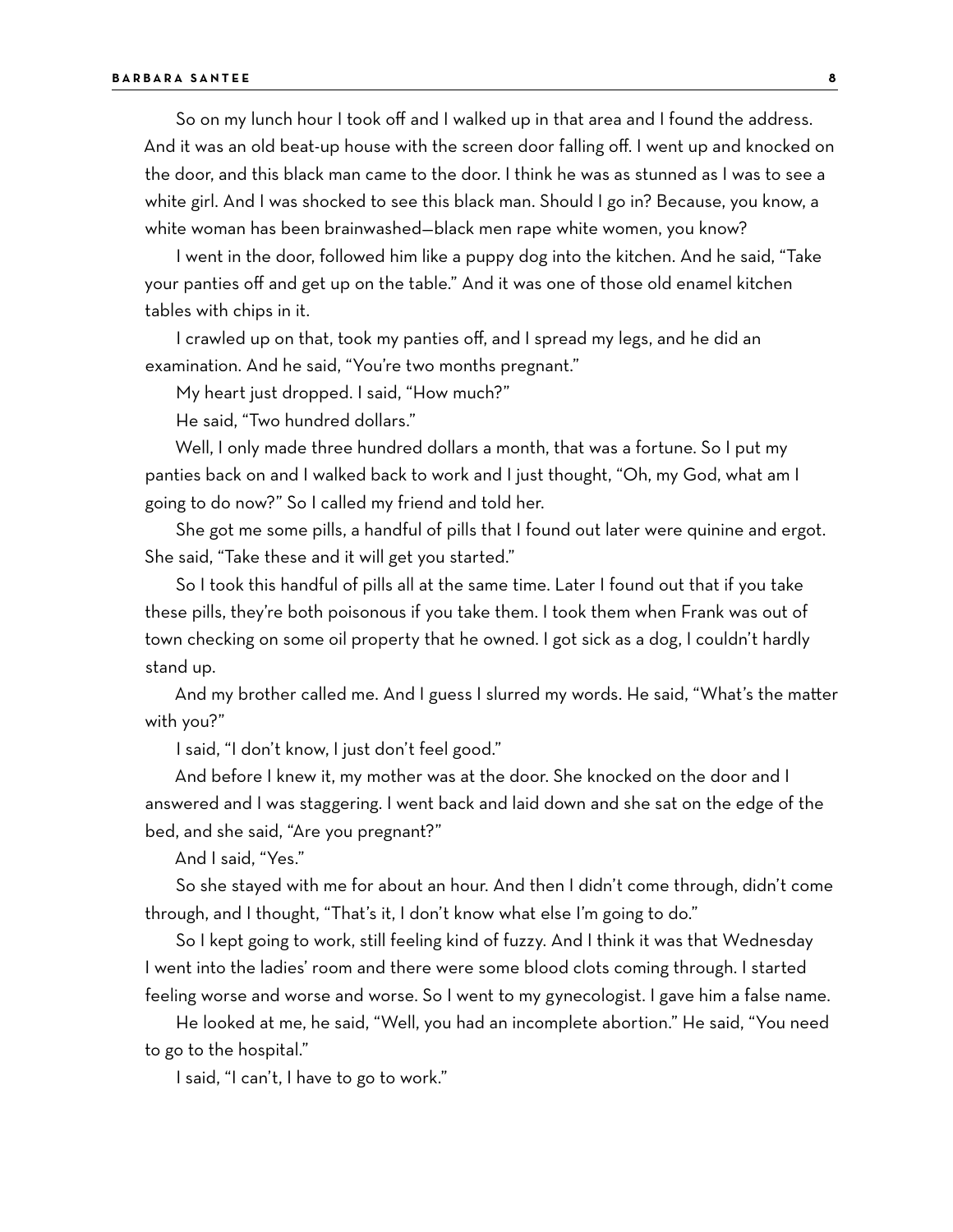"No, you don't understand," he said. "I don't mean tomorrow or the next day, you have to go right now." He said, "If you don't, you'll be dead tomorrow."

And I, "Well, I guess I'd better go now."

So I went to the hospital, St. Johns, they cleaned me out and they put a—it seemed like it was a huge sign on me that said, "Incomplete abortion," when they rolled me down the hallway. And I felt so ashamed with all those nuns and everybody looking at me. But they cleaned me up and I never told anybody about that for years and years.

**John Erling:** The abortion was completed there then?

- **BS:** Yeah. They cleaned up the infection and took out the infected tissue and everything. I'm sure it wasn't the first time those nuns had to do that.
- **JE:** Um-hmm (affirmative). Let me ask you about your abortion, the feelings that you had about that afterward. Did it haunt you? Were you able to put it out of your mind or how did you feel about that as an eighteen-year-old, nineteen-year-old girl?
- **BS:** I was glad to have it, I was very glad to have it. I never felt guilty about. To this day, I've never felt guilty about it. I sometimes have wondered if it was a boy or a girl, but I've never felt any pangs of guilt.

## **Chapter 05 – 8:06 Social Activist**

**John Erling:** But you also received a freshman's scholarship award at the University of Tulsa **Barbara Santee:** Yes.

- **JE:** Where does that come in relating to your story of abortion? Did you go to TU at that point? I don't know if you went right out of high school or not.
- **BS:** The thing is, my aunt contacted my dad and told him I wanted to go to TU. So I went to TU for two semesters, right out of school. The first semester was still home, the second I had moved in with my friend. So maybe I was nineteen when that abortion happened.
- **JE:** But at the time, performing an abortion in Oklahoma, there was a penalty, a two-year prison sentence. Also a prison penalty for the woman.
- **BS:** I know. I knew that. Dr. Henry was the one that a lot of people went to to have their abortion. I think Brian Henry.
- **JE:** He spent two years in McAllister for performing abortions.

**BS:** Yeah.

- **JE:** And he came to visit you. We're kind of jumping ahead of ourselves on that.
- **BS:** Yeah, he did.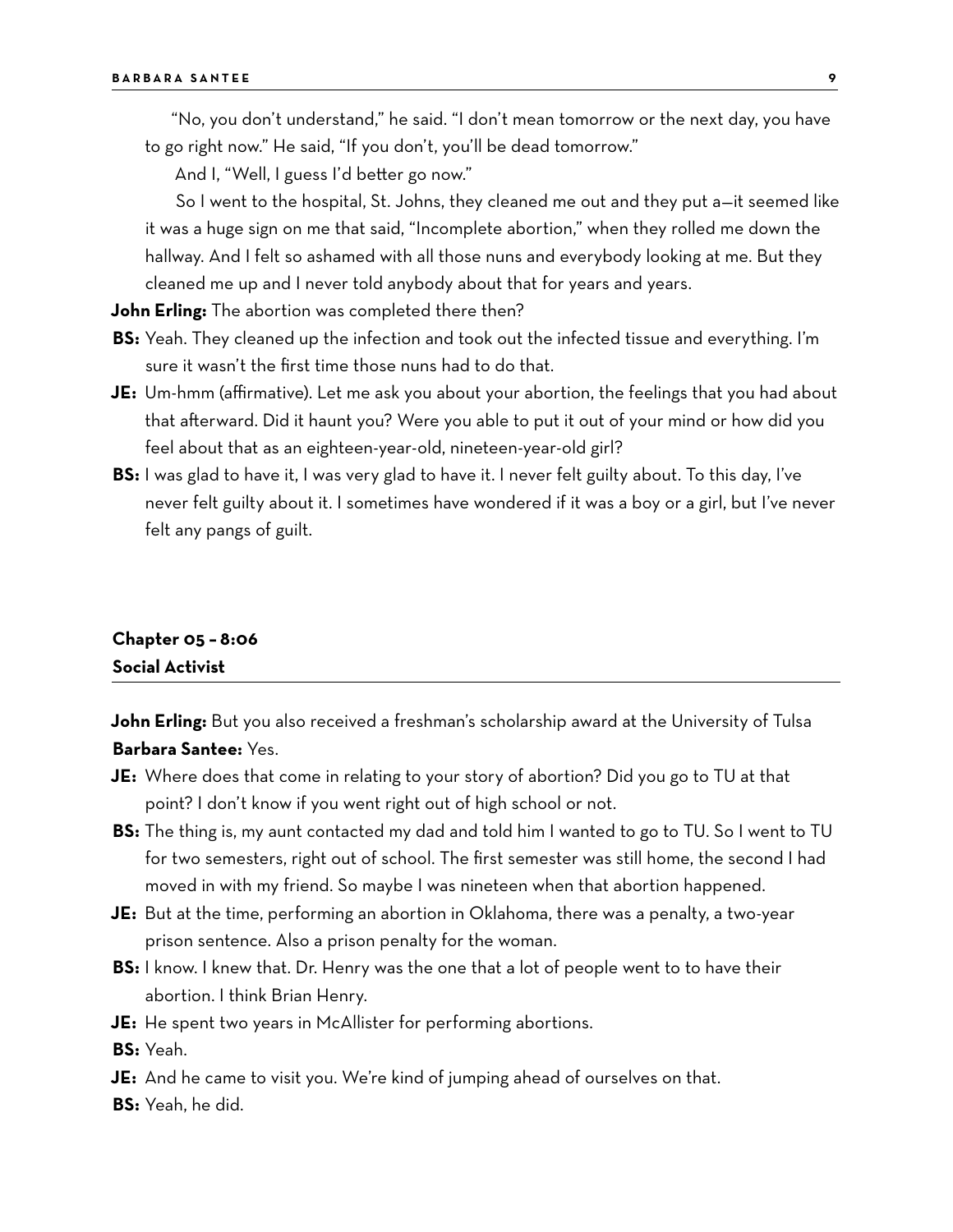**JE:** Um, but he came to you. So you had that abortion. You'd also gone to school but you were working as well?

**BS:** Yeah.

- **JE:** You eventually married?
- **BS:** Yes, I married John Santee when I was twenty-two. I had his son, Scott.
- **JE:** How old would he be today?
- **BS:** He was born in 1960, so he'd be fifty-seven.
- **JE:** Is he living in Tulsa?
- **BS:** Um-hmm (affirmative).
- **JE:** But in 1968, you were about twenty-five years old, and that's when you kind of became politically aware. Because '68 was a very turbulent time in the United States.
- **BS:** Yes, it was.
- **JE:** We're talking about marching against Vietnam. We had assassinations.

**BS:** Yes.

**JE:** Of JFK.

**BS:** Yes.

- **JE:** Robert Kennedy.
- **BS:** Yes.
- **JE:** Martin Luther King. The United States was kind of in an uproar at that point.
- **BS:** Yeah, yeah.
- **JE:** And that's when you became politically aware yourself in that year.
- **BS:** Yeah.
- **JE:** What did you do?

**BS:** I wrote to newspapers, I went to demonstrations. They had pro-choice demonstrations in Washington and here locally. Here in Tulsa I went to a demonstration on integration. We were supposed to end up at the courthouse. Anyway, we made a big circle around. We were on First Street, I think, and that was a slum area back then. And there were a bunch of bars where a bunch of drunks hung out.

I remember I was marching along with a line of ten or twelve people and I was marching next to a black man. This guy was standing there with a beer bottle in his hand. He yelled at me. I looked at him, our eyes met, and he yelled at me, "You \*!&\*& nigger lover," and he pulled that beer bottle back like he was going to throw it at me.

And I thought, "He's going to hit me right in the head with that." I just moved my head and I just kept marching, and he never threw it. Because I think he knew if he threw it he was going to cause a race riot.

- **JE:** This was a march for civil rights for blacks.
- **BS:** Uh, yeah, yeah.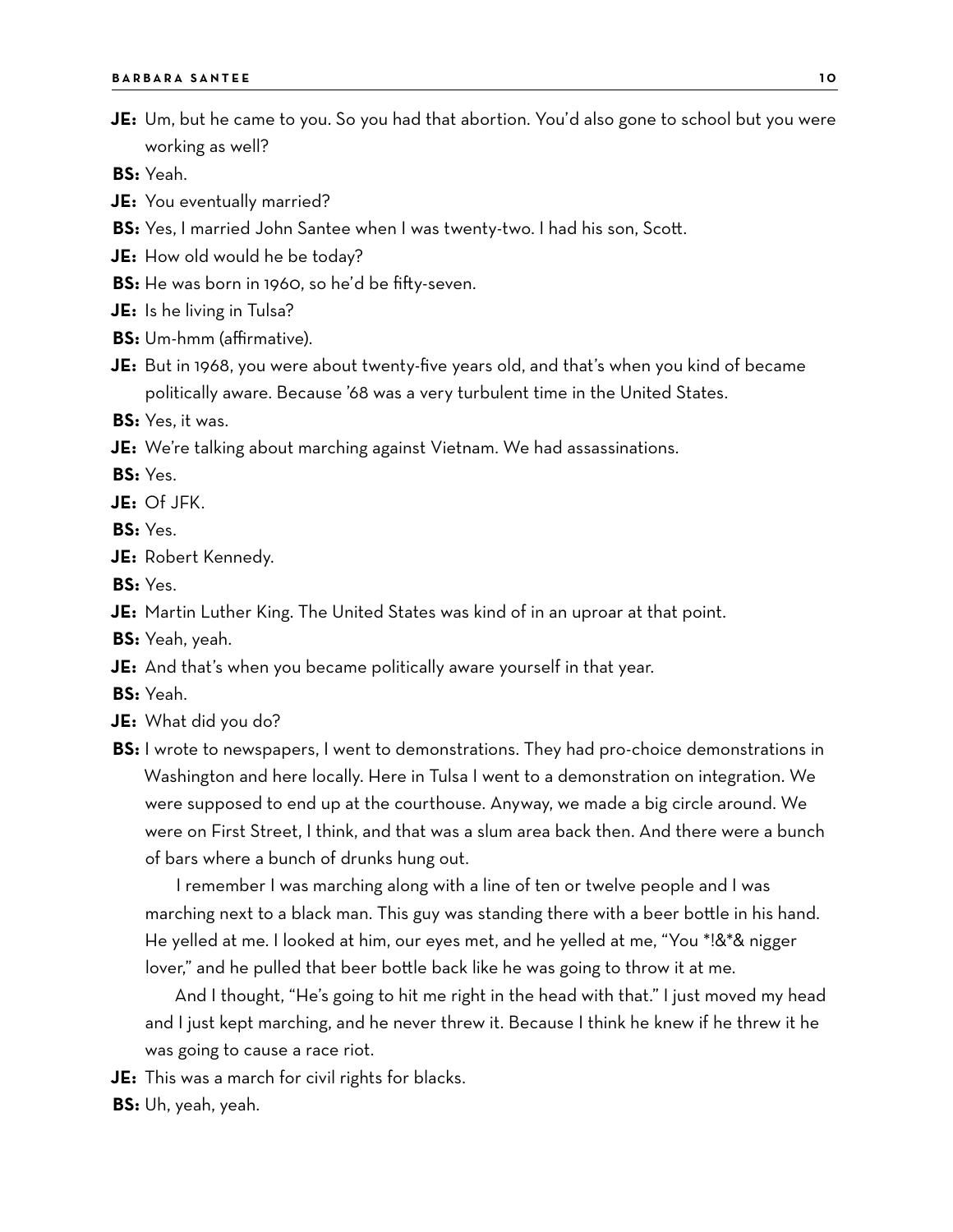**JE:** So that's what that was all about.

**BS:** Yeah, yeah.

- **JE:** And you worked for the Urban League too, didn't you?
- **BS:** Yeah. Curtis Williams was the head of the Urban League back then.
- **JE:** Your development then into social issues, you began reading material?

**BS:** Yeah.

**JE:** Maybe liberal? Radical?

**BS:** Yeah.

- **JE:** I don't know, how would you describe it?
- **BS:** Well, at TU I had a professor named Sharon Price. She kept shoving me to read this, read this, read this. She was the one who got me very interested in some of this stuff.
- **JE:** In Tulsa then, you joined groups that were advocating for abortion?

**BS:** Yes.

- **JE:** But you were a civil rights advocate?
- **BS:** Yeah.
- **JE:** And you didn't know which way your path was going to go, at that point.
- **BS:** No, I just knew that it was wrong for women to have to, you know, hide and be ashamed and not get adequate care. Abortion was not made legal until 1973. So in 1970, I started a pro-choice group. I started speaking out on abortion. I actually went on a TV cast with Clayton Vaughn. He interviewed me about the abortion issue. I believe I was the first person in Tulsa, if not Oklahoma, to openly talk about that on television.

I left Tulsa in '72, so it had to be before then.

- **JE:** When you were at TU it was probably one of the first times you spoke publicly at TU?
- **BS:** Oh, the very first time. I remember that. I went to speak to a sociology class. This was Sharon pushing me. I wasn't a public speaker, I was very nervous and shaking. I had my cards with all the facts and figures. And there were some policemen sitting in the back. Policemen were starting to take sociology courses.

I saw these policemen and I thought, "Oh, my God, are they going to arrest me for talking about this issue?" I talked about it but my voice was quaking and I was just really scared to death. But nothing happened, so I just plunged ahead.

**JE:** And you wrote your papers in school about abortion.

**BS:** Yes.

- **JE:** So you became known as an expert, I guess.
- **BS:** Uh, I guess. I did my doctoral dissertation and my master's paper on abortion.
- **JE:** You were the president of MORAL, that stands for what?
- **BS:** Well, about a dozen of us met in the basement of the All Souls Unitarian Church, that's my church. And we wanted to start a group in Tulsa on the abortion issue. We talked about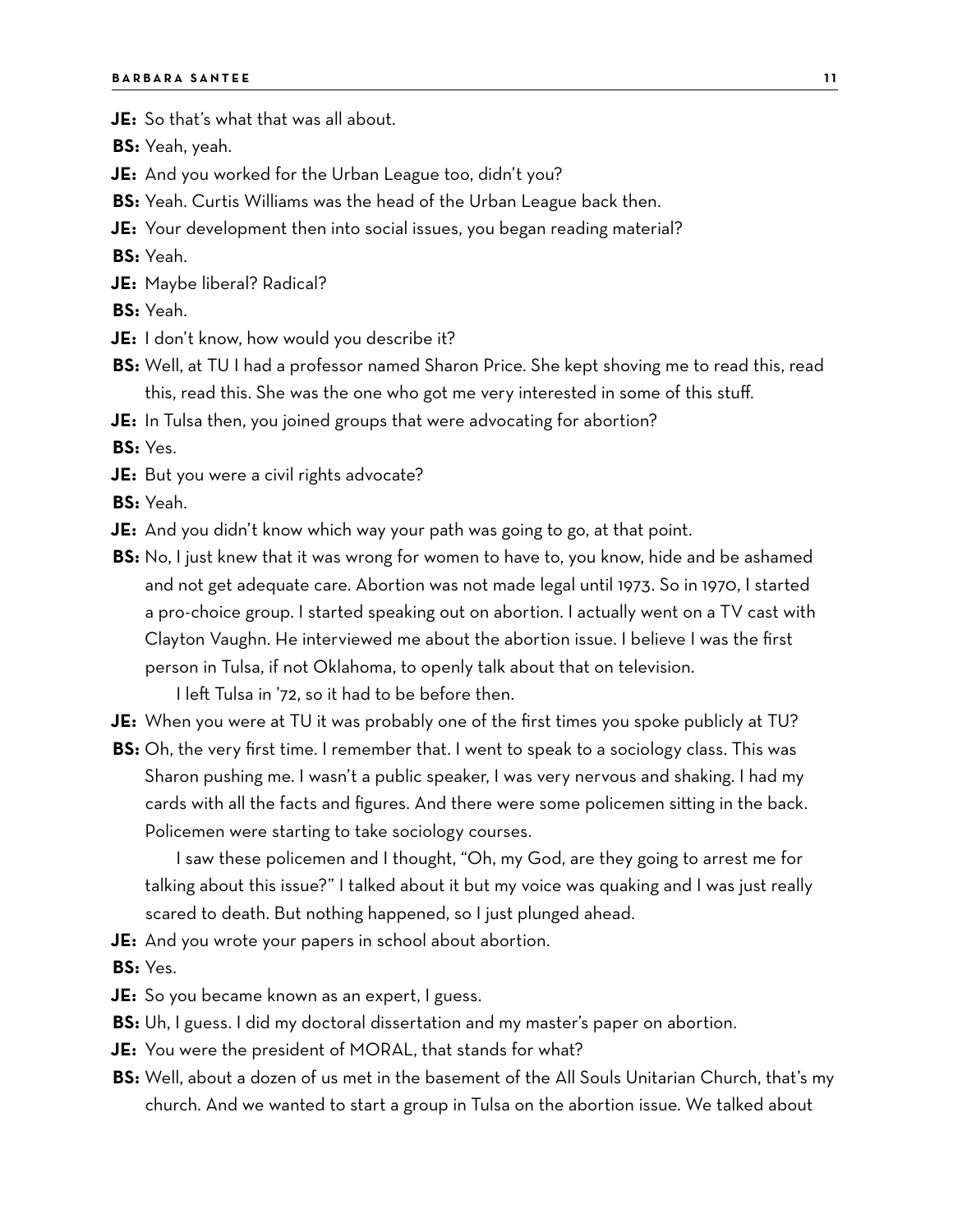it for a while and they chose me to be the chair because I was the most outspoken. They said, "Well, let's call it the Oklahomans for the Reform of Abortion Laws."

I said, "That spells ORAL and we already have an ORAL in Oklahoma that we don't need. So let's call it Modern Oklahomans for the Repeal (not the Reform, the Repeal) of Abortion Laws." And that's how that came about.

I began talking out and some of these women began talking out in their own churches about it.

- **JE:** When you made the appearance on TV, channel 6, I guess it would be here, CBS, KOTV, were you afraid that people were going to see you in the street or whatever? And then, were you ever threatened with your life because of your stance?
- **BS:** No, actually, when Clayton got through interviewing me, I stepped off the little riser and everybody in that room clapped. And that shocked me, it really shocked me, and I felt, "Well, I must be doing something right."
- **JE:** You were bringing it to the open because, obviously, abortions have gone on—

**BS:** Yeah.

**JE:** …for decades.

**BS:** Yeah.

**JE:** And it was always thought of behind closed doors, dark alleys, and that type of thing.

- **BS:** Yeah.
- **JE:** So the fact that this woman was on television in the open talking about it must have been the reason for the applause.
- **BS:** He—yeah.
- **JE:** And obviously, you did a good job. Don't you think that was why?
- **BS:** Yeah, I think so. And it gave me the courage to realize that there are some people out there who do think the same way I do. It's not all this Christian Coalition stuff out there.
- **JE:** What was your message then?
- **BS:** I just gave some of the facts and figures about women who are hurt or women who die from it. And the kinds of methods that they use in order to abort themselves. Some women poison themselves. I even heard of one woman who shot herself in the stomach in order to get rid of the fetus. And they fall down stairs. They do all kinds of things to themselves to try to rid themselves of an unwanted fetus. It's unbelievable.
- **JE:** So regardless of the law, women will get an abortion—
- **BS:** Oh yeah, oh yeah.
- **JE:** …or another.
- **BS:** It's like anything, if people want dope, they're going to go get it somehow. You know, why don't they legalize dope? It's so stupid, I mean, people are—well, anyway, it's off on another tangent.
- **JE:** Right.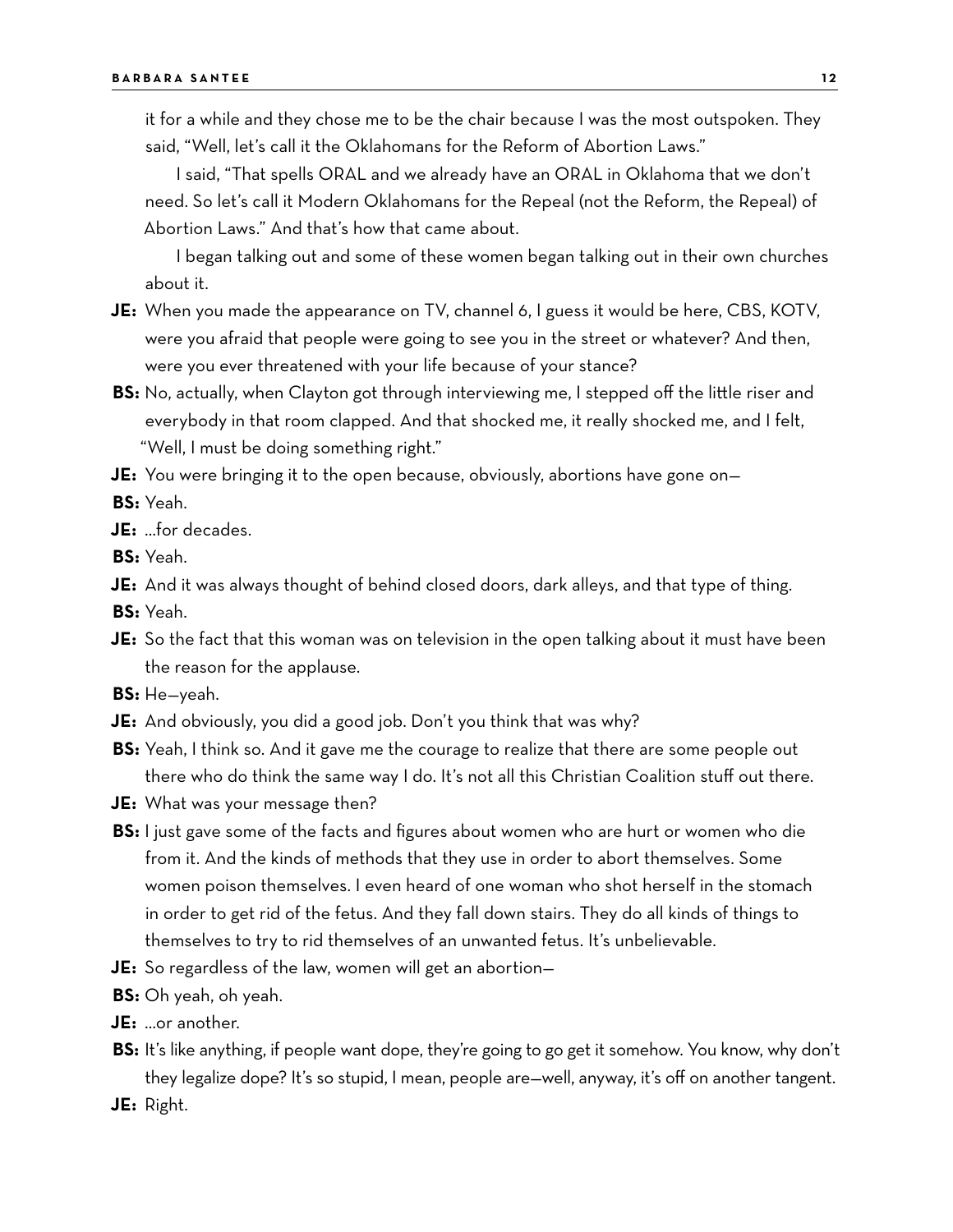#### **Chapter 06 – 2:50 Abortion Doctor**

- **John Erling:** Well, that's when this doctor, Dr. Brian Henry, who spent two years in McAllister for performing abortions came to visit you.
- **Barbara Santee:** He came to my house and he visited me and he asked me if I could help him get his license back. They had taken his license away.

I was just starting in this movement. I had no idea how to help a doctor get his license back. And he left extremely disappointed and I felt terrible. I didn't even know who to ask to help him to get his license back.

- **JE:** You don't know what happened to him?
- **BS:** I asked him, I said, "Why did you start doing abortions in the first place?"

And he said that women would come to him and ask him to do abortions and he wouldn't do it. And this very wealthy woman from Tulsa came and begged him to do an abortion because her husband was sterile and he couldn't impregnate her. If she came up pregnant he'd divorce her and she'd lose everything. The doctor said he was sorry he couldn't do it.

But then he heard the next morning on the radio that she'd been killed when she hit an abutment head-on.

**JE:** In a car?

- **BS:** And that's how sh….
- **JE:** Ended her life an….

**BS:** Yeah.

- **JE:** The life of the unborn.
- **BS:** Yeah. After that, he started doing abortions.
- **JE:** But the group known as MORAL, I understand you were asked to step down because you were divorced.
- **BS:** Yeah, after about four months, I was the only activist among the group and I was pushing us ahead. But they somehow thought that because I was divorced that it was a mark on the organization, so I stepped down.
- **JE:** This is in the early '70s?

**BS:** Yeah.

- **JE:** So we're thinking about divorce at that time as being really something to be looked down upon.
- **BS:** I know! It's so archaic.
- **JE:** And then, and obviously abortion had been the same way.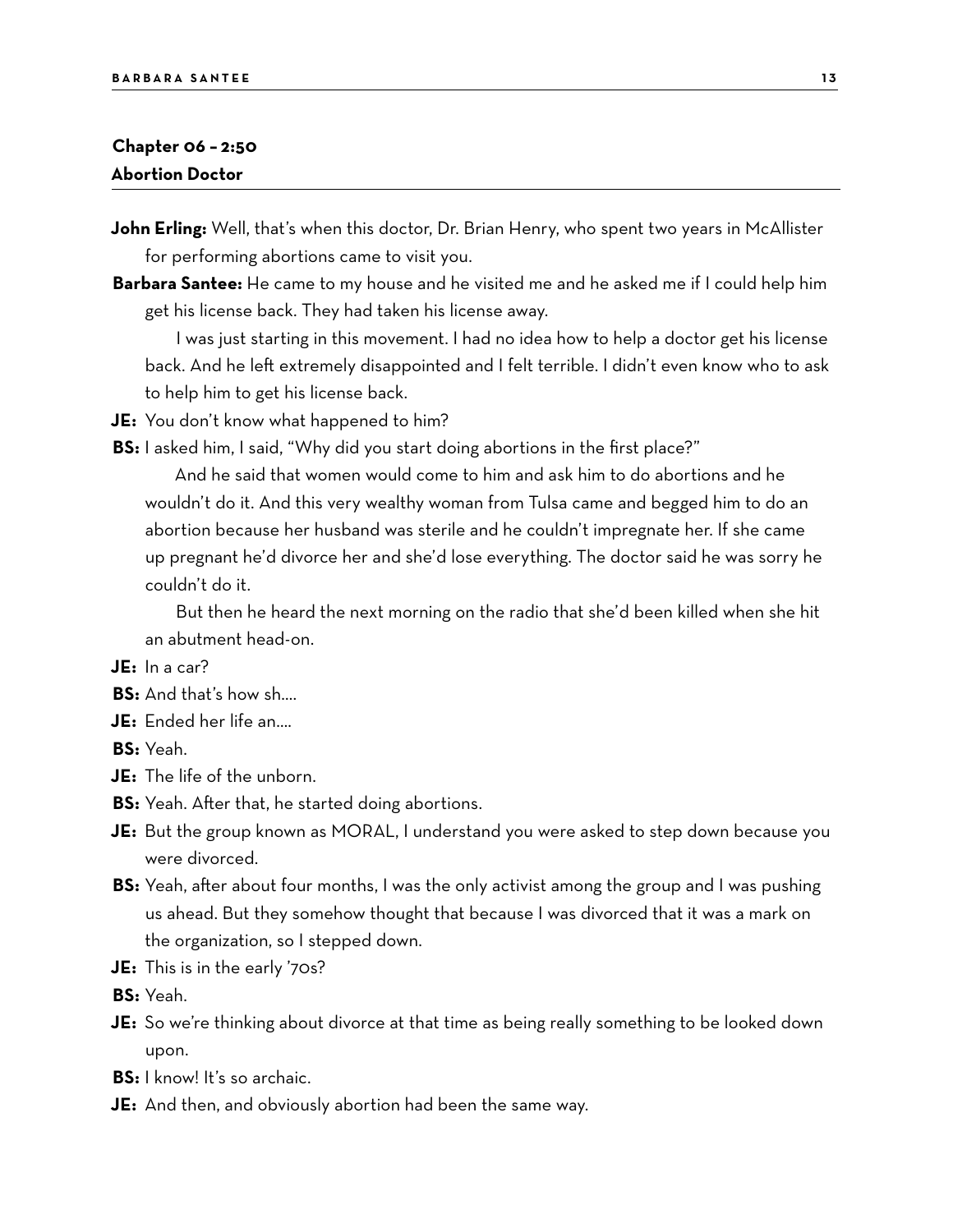**BS:** Yeah.

**JE:** Still is, of course, in many circles, but back then, it was in the darkness.

**BS:** Yeah.

**JE:** So you were representing both sides here. [both laughing] You stepped down because you were divorced.

**BS:** Yeah.

- **JE:** Is that, then, when you went to Michigan?
- **BS:** Well, my friend Sharon, I went in her office and she threw this pamphlet at me and said, "Here, apply for this."

And I applied for this fellowship. They accepted me, so I put my kid and my stuff into my little blue Mustang and we took off to go to Michigan. And my kid, who at that point was about ten years old, said, "Mom, that sign back there says we're going to Dallas."

And I was like, [both laughing] and we were. I turned the wrong way on 75. [both laughing] I said, "Oh, okay." So I turned around and we went up to Michigan.

I took about a year to get my master's up there.

**JE:** Your master's in what?

**BS:** Public health.

- **JE:** And that was at the University of Michigan?
- **BS:** Yeah.

#### **Chapter 07 – 6:53 Overseas Internship**

**John Erling:** Then you have your master's, Scott, your son, is with you there. He's, what? Ten or eleven, something like that?

**Barbara Santee:** I think he was about eleven at that point.

**JE:** Yeah.

- **BS:** I think I sent him back home for the summer to be with his dad. Because I stayed there through the spring and in the summer I sent him back.
- **JE:** After you receive your degree, then what's your next calling?
- **BS:** They had something called and overseas internship. They wanted to give me one of those. I had my selection of several different countries I could go to work on family planning programs. One of them was in Chile, Santiago, Chile. So I said, "I'd like to go down there and work."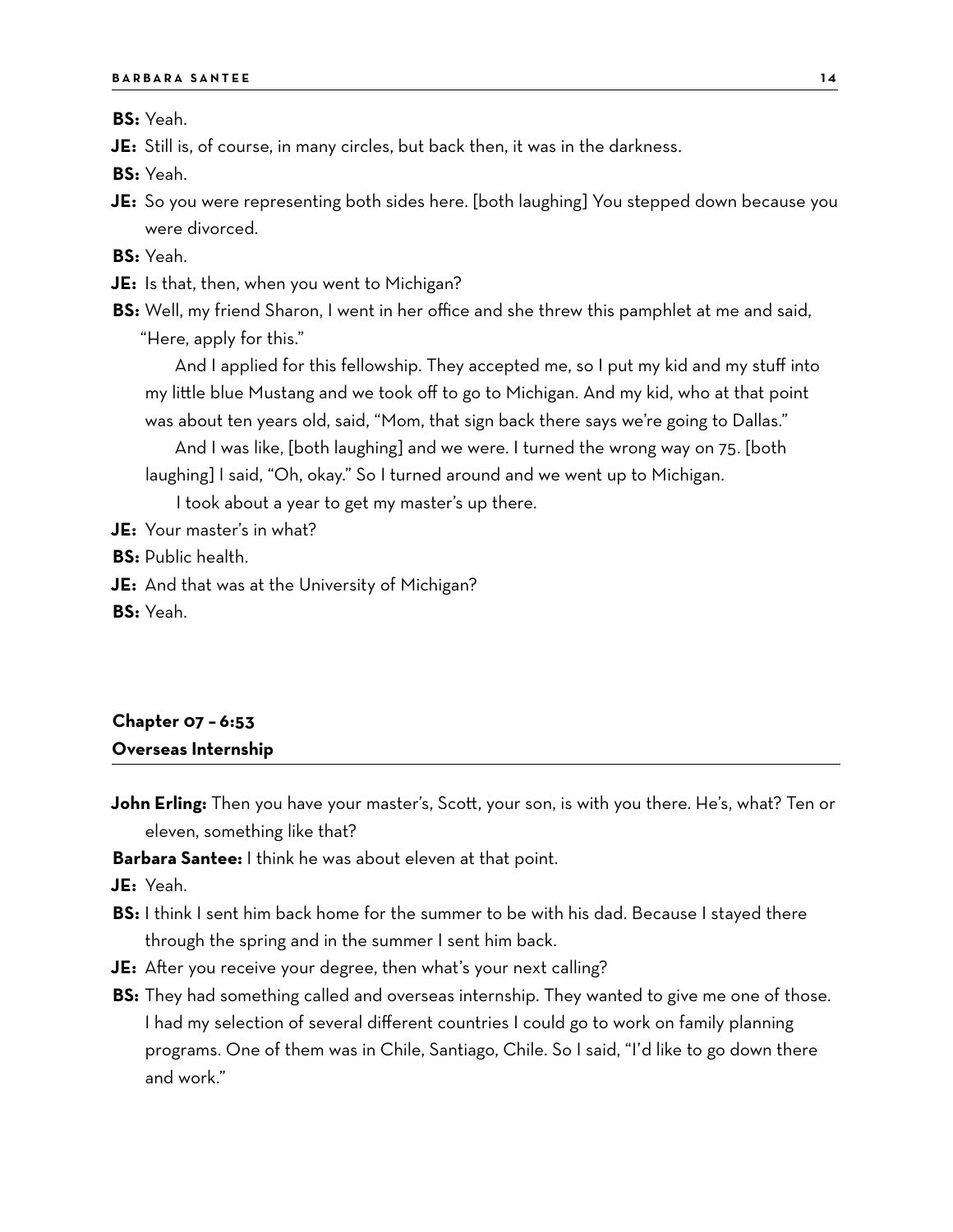It was supposed to be a one-year internship. I took off and went down there in August of '71. The *escudo* was not as valuable as the dollar, so I could get really good deals with my dollar.

I got a real nice apartment. I had a job working on an abortion study. I really had a wonderful time in Chile.

**JE:** Were you attached to the United Nations headquarters there?

**BS:** Yeah. Now, the main UN headquarters is not where I worked. I worked in kind of a little subheadquarters, down further in the main part of town.

**JE:** So you studied abortion issues there in Chile?

**BS:** Yeah, I was working on a study they had done and I was analyzing the data that they had done. It was a comparison of a longitude and a prospective study of women who had had abortions to see how much memory loss they'd had during a year they'd been studied. To see how accurate recovery of the data was in their minds.

It turns out that 34 percent of the women don't remember accurately whether they'd had an abortion or not during the year. That's a one-sentence capsulation of what the study was about.

Anyway, there was more and more turmoil because Allende was in office and he was a socialist. The right wing was not happy with Allende, he was more middle of the road or even a little bit to the left. So the right wing wasn't happy with him.

I was walking to my office, which was a couple of blocks away from my apartment building, and I heard these shots. It was a lot of shots and I'm thinking, "Holy cow, what's going on?" And I ran on to the office and everybody was gathered around this radio. They were listening to the announcer and there was a coup taking place.

Well, one of my best friends was an older lady who'd lived in Chile all of her life, but of European descent. Very sophisticated and quite rich and, at one point, about a month before, she had pulled up next to a car containing, I think, Pinochet, or one of the higherups in the regime. And she looked over and she stuck her tongue out at him.

Now, she's fifty years old, or so, she stuck her tongue out at him. And before she knew it, he shot at her car and put bullet holes in her car. He said, he got out of his car and aimed at her head and said, "Apologize or I'll blow your brains out."

She was scared out of her mind. Anyway, that was a month before, so things were a little iffy. So anyway, I'm walking and I hear these shots. They're listening and Allende, they're trying to overthrow him, and they said, "Everybody, go to your homes. There's going to be a curfew."

I ran back to my house and told my maid, "Go to your home." And these streets, there were people streaming back and forth across the river and at the other side of the river trying to get to their houses, because of the shooting. I could see from my apartment the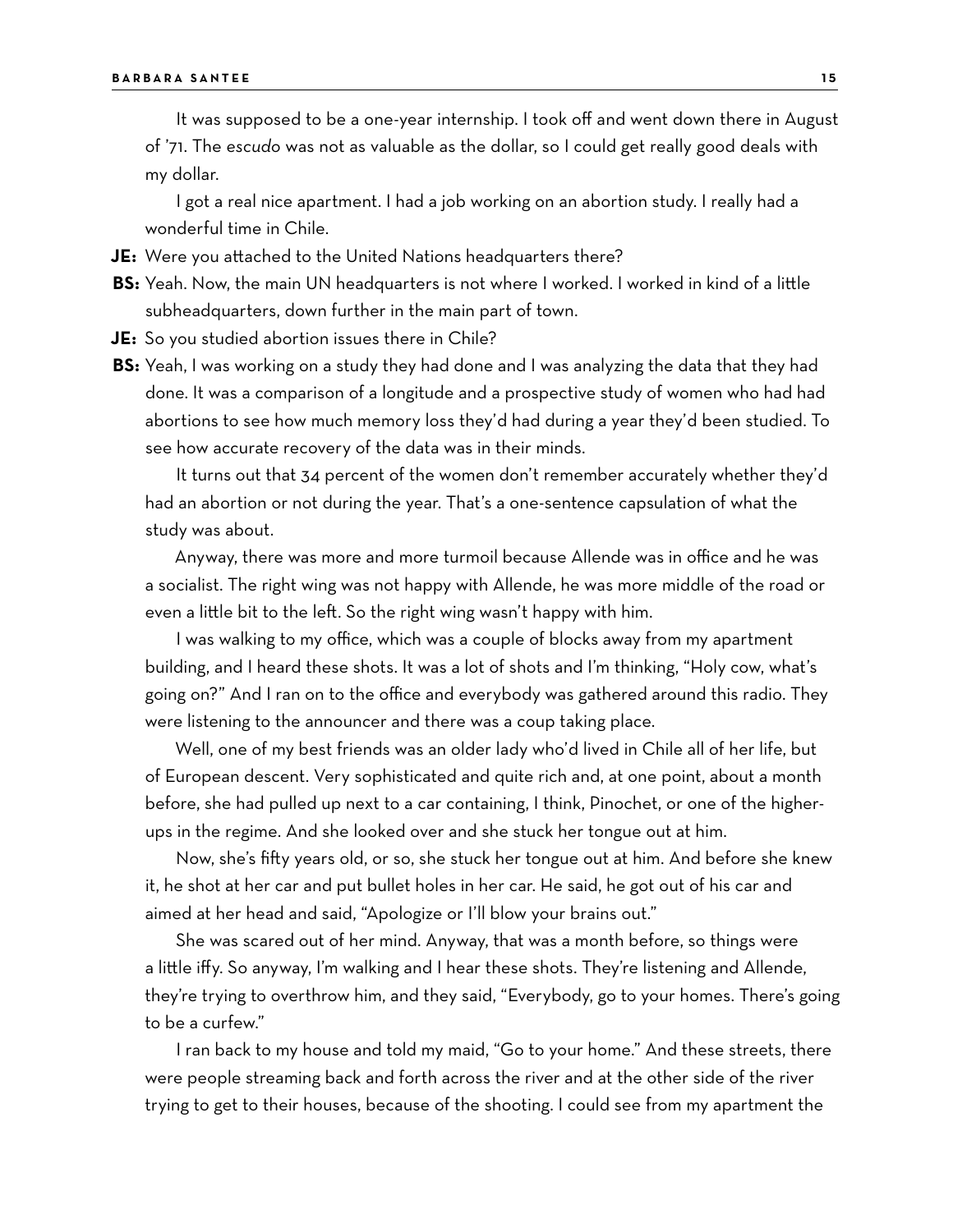downtown and, all of a sudden, two jets were flying over my apartment building. They shook the windows and then they flew down low over La Moneda, which is the palace where the president is, and they shot off these bombs underneath the wings. And then they came back and came around and, again, the windows shake and they go again. And more bombs. I don't know how many times they did that.

And then they went up to his house up in the mountains, because we're at the foot of the Andes, and bombs his house. Then one by one, all the radio stations go off and it's just been taken over by Pinochet and his people. Then the television goes off, again, Pinochet. Then the news comes, "Do not leave your house. You will be shot on sight, no warning." They put, I think, it was a two-day curfew on us. We couldn't go to the grocery store, we couldn't leave our house, we couldn't do anything.

There were two older people who were hard of hearing who left their homes, and they just shot them dead. So when the curfew was up and we could go get something to eat, I ran to the grocery store and all that was left on the meat counter were bulls' tails and bulls' balls. I just grabbed what I could to eat and ran back.

But there were these soldiers behind these cars, aiming up to the second floor of my apartment. I said, "What's going on?"

They said, "*Terrorista*, I guess, on the second floor."

I ran back to my apartment and just hoped that they wouldn't come searching for Americans, because I didn't know if Pinochet was going to pick Americans or not to shoot at. You know.

Anyway, after about a week, the shooting died down. And Pinochet took control.

- **JE:** Did you feel good about that? Did life change because of that takeover?
- **BS:** Well, I was determined to stay there for another month because I had tickets to go to Easter Island. I was not going to let something like a little coup stop me.
- **JE:** [laughs]
- **BS:** From doing my assigned duty. So I got to Easter Island, and that was a wonderful experience. I stayed in the home of the man who would have been the king of Easter Island, had the royalty line carried forth. He and his wife were both big people and they were really nice. The woman was a wonderful cook. And I rode a donkey up a volcano. Don't ever ride a donkey up a volcano. Your ass will fall off anything. It hurts to high heaven. I just rode all over Easter Island, it's a gorgeous, gorgeous place, it's really pretty.
- **JE:** This is at the tail-end then of your internship there.
- **BS:** Um-hmm (affirmative).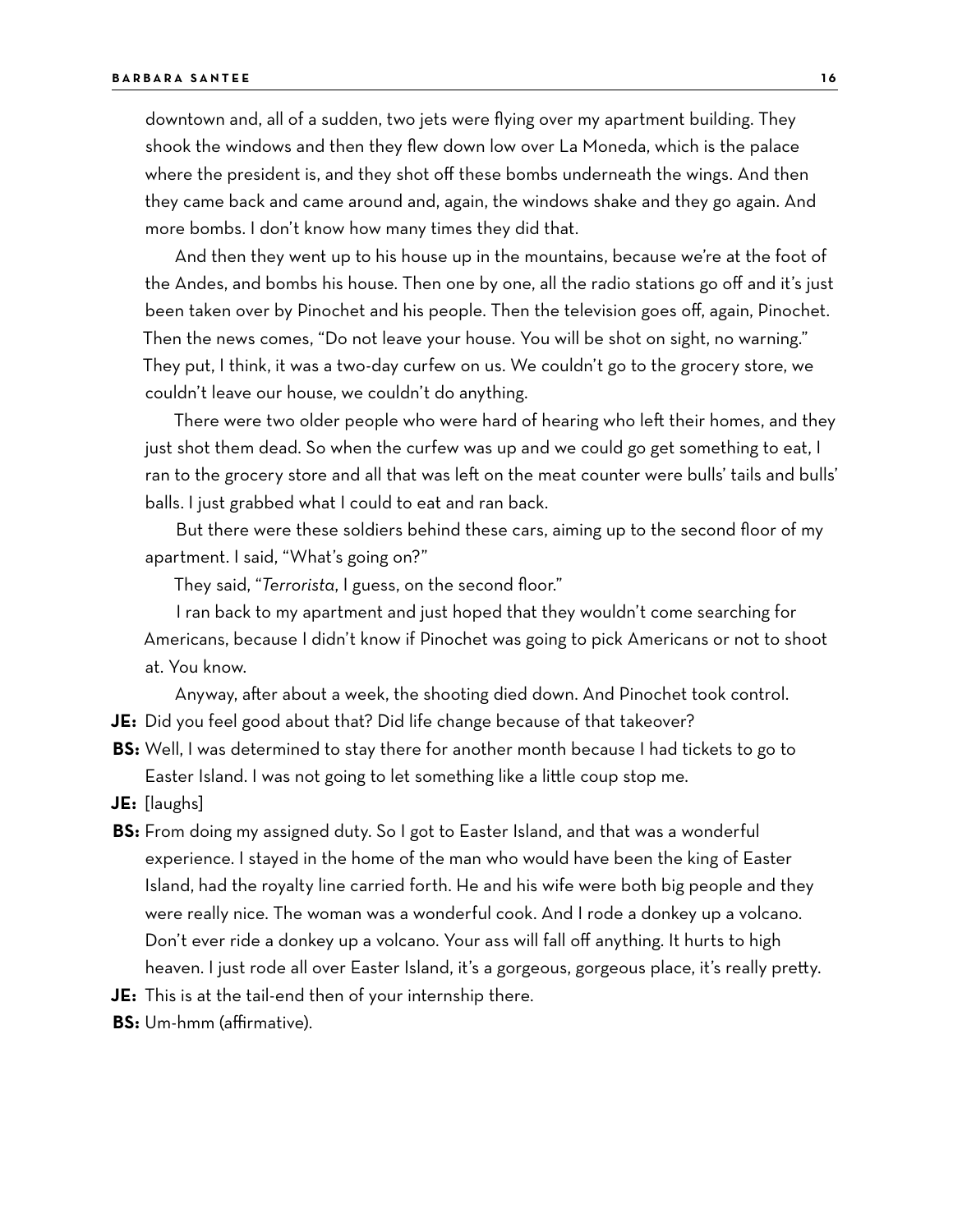#### **Chapter 08 – 2:36 AIDS and Women**

**John Erling:** Should bring you up into 1973, I suppose, then you leave.

#### **Barbara Santee:** Yeah.

**JE:** Then you applied to Columbia University.

- **BS:** Oh, I applied to Columbia to work on a master's there, and they accepted me, so I went to New York. And I was working there. I also was making some money working on some projects that they had.
- **JE:** At Columbia?

**BS:** Yes.

**JE:** And then you get your master's there?

**BS:** Yes.

**JE:** And that brings you to about 1977.

**BS:** Yes.

**JE:** In New York, then you begin to do some volunteer work.

**BS:** Yes.

- **JE:** Tell us about that.
- **BS:** Well, AIDS was just really kind of coming down the pike, you know. The first case was found in 1981, and it was getting to be full-blown. So I started working with different AIDS groups. There was the American Foundation for AIDS Research, the Women and AIDS Resource Network. I served as officers on their boards and did various things with them. And you know, when you're working on a board it's hard to describe the kind of work that you do.

I did write a paper for the Women and AIDS Resource Network. The thing is, people for a long time thought only men got AIDS, gay guys. But women were getting AIDS and nobody was paying that much attention. So I wrote a little booklet for the Women and AIDS Resource Network, it set out what the issue is among women and gave the numbers and statistics. I had to find those number in a lot of different publications because they were just kind of hidden, as an afterthought, after the men had been looked at—oh yeah, here are the women. So I put that all together in a booklet. I started distributing that and people around the United States, AIDS groups were just gobbling it up. We were getting requests from other countries for this little booklet.

- **JE:** Because you had centered it on women.
- **BS:** Yes. That was the first one that was centered on women.
- **JE:** So in the '80s, that too was another topic that was taboo, AIDS.
- **BS:** Oh yeah, very, very much.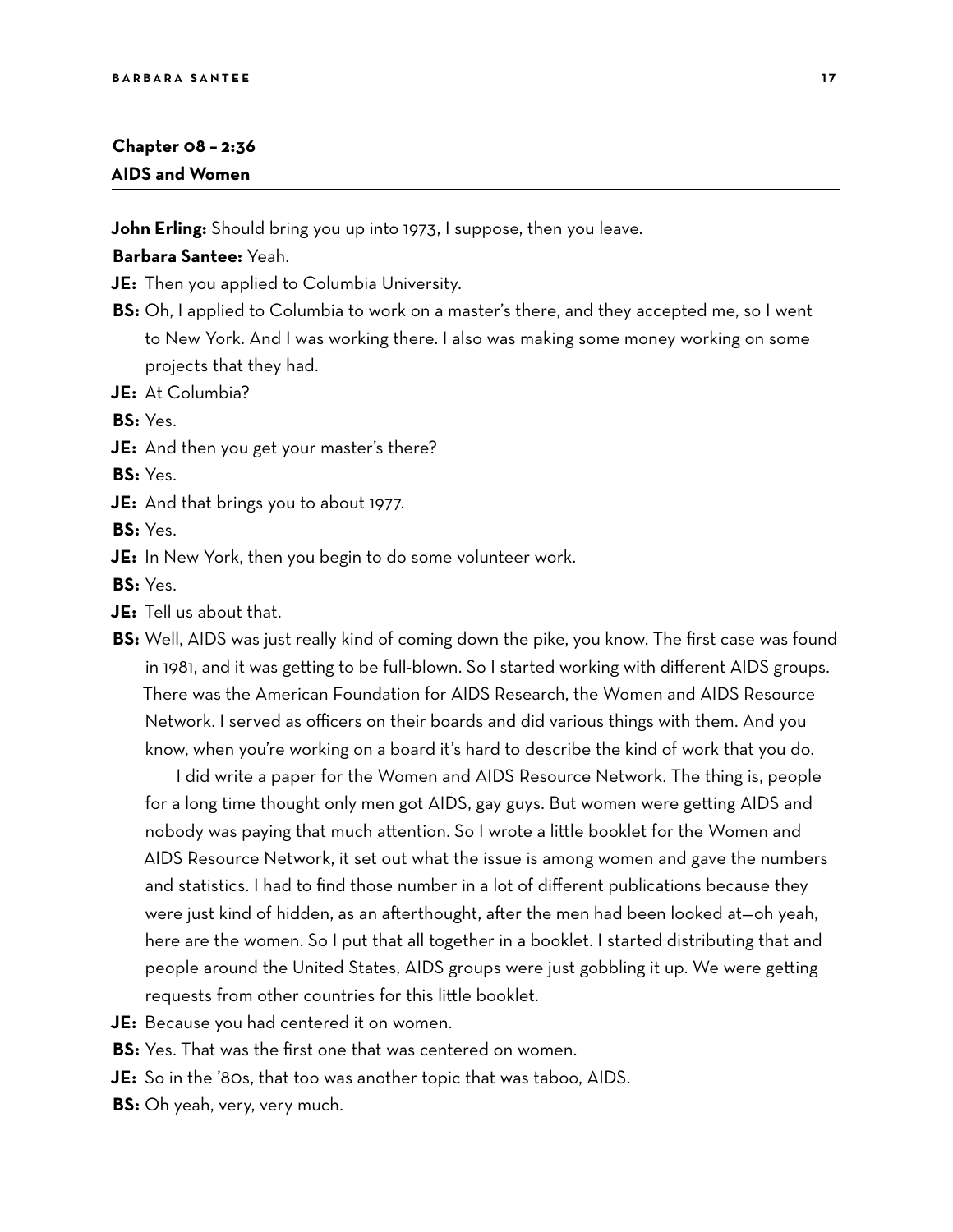**JE:** People looked down on that.

**BS:** Yeah, one of the guys I worked with at the center came down with AIDS. I went to see him in the hospital and he said, "Don't touch me and don't kiss me." You know, you kiss people on the cheek. He said, "Don't kiss me."

I said, "Okay," and he died a few days later.

- **JE:** Hmm (thoughtful sound).
- **BS:** So many people died before they found any kind of remedy or something that would at least lengthen their lives.

# **Chapter 09 – 6:04**

**"Trespasses"**

**John Erling:** You wrote a play, produced off Broadway. What the name of the play? **Barbara Santee:** "Trespasses."

**JE:** Trespasses?

**BS:** Yes.

- **JE:** And what was that about?
- **BS:** When I was about two years old until I was about eight my uncle sexually molested me. This was my mother's sister's husband. I had told my mother about it at some point and I asked her years later, "Why didn't you stop it?"

And she said, "Well, I talked to Virginia, I thought she would stop it."

But because my mother drank she always dumped onto Bill and Virginia because they had an only child. And she wanted to go drink; she didn't care really what happened to me. So he continued to molest me and he would find ways to do that.

I remember one time they were having a party at my mother's house and they were playing some music and he wanted to go get his drums. My aunt was going to go with him and I got in the backseat because I was wanting to go and I was about five or six or something. Because I was always wanting to go somewhere.

Well, he found a way to pick a fight with her. She jumps out of the car and slams the door, and he takes off with me. He had set it up so he could be alone with me. Takes me to their house and molests me and the…. you know, he was always setting up situations where he could have me by myself.

And I remember after I was married and had my son, who was about five, Bill wanted to take him to get some ice cream. And I said, "No, he doesn't need any ice cream."

He said, "Come on, I'm going to get him some ice cream."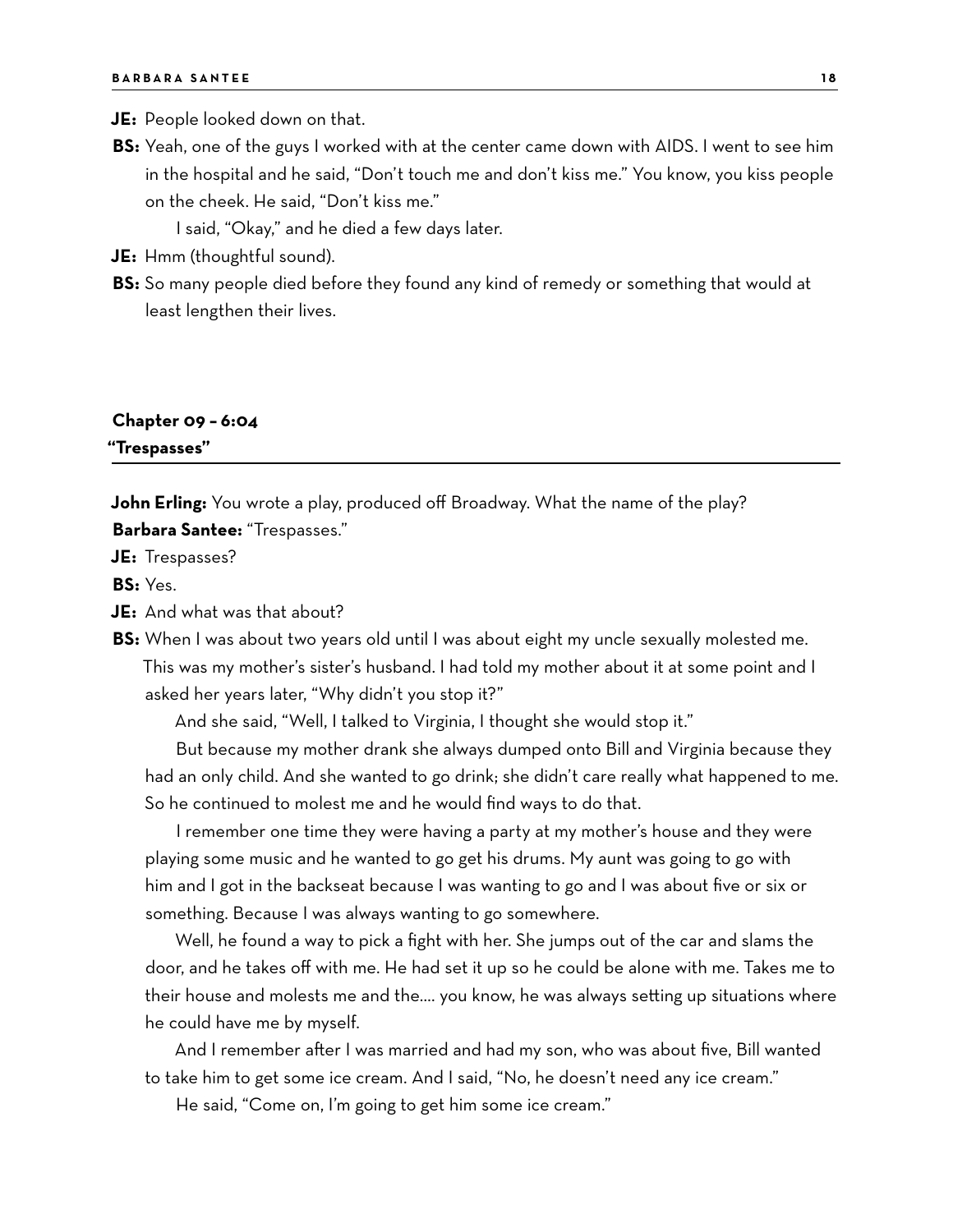And my son said, "I want ice cream."

I said, "No, he's not going to take you to get ice cream."

Bill got mad at me and he said, "I wanted—"

I said, "I don't care what you want, you're not taking him." And I think everybody in that room knew what I was doing. I was protecting my son.

And Bill, I think he didn't molest little boys, but I wasn't going to take the chance. So I said, "We're going anyway." I said, "We're going now."

And my husband didn't even know, I hadn't told my husband.

- **JE:** As an adult, you never did face him with what he had done to you between the ages of two and eight?
- **BS:** No.
- **JE:** Okay.
- **BS:** But you know, he always liked new cars, Cadillacs and stuff like that, gold watches. He came to New York with his grandson, who is really a great musician. They came to New York twenty, twenty-five years ago. They were going to a jazz concert. They came up and I went to see them down in Central Park. I could tell that Bill wasn't happy, he seemed just really depressed. It was kind of misty and when they got up and walked away it was almost like a postcard. He walked away and I thought, "I'll never see him alive again."

About a month later, I got the phone call that he had driven to the lake in his new Cadillac, left the door open, he couldn't swim, he walked out to the middle of the lake and drowned himself.

So I guess there was some heavy guilt there.

**JE:** Yeah. So this play "Trespasses"—

**BS:** Tres—

- **JE:** …is that an outest [indiscernible time 3:36] experience you've talked about?
- **BS:** It was my experience of a little girl being molested. It was really difficult to show on stage, a molestation of a child. So I decided to go with an invisible child. I had the adult—Maggie was the name of the child—off to one side and she was relating her memories about her childhood. She talked about the molestation scene. The uncle says, "Now here, Maggie, take your panties off," and then he freezes. She is talking like a child. And she says, "Why Uncle (I can't remember what I called him, Uncle Whatever), what are you doing?"

If someone in the audience has been molested they don't have to see they child, they identify with it. I did it at the TOMI Theater in New York. And TOMI stands for Theatre Opera and Music Institute, it's a little off-Broadway theatre on, I think, 73rd Street behind the Dakota Apartment House where John Lennon was killed.

We ran there for sixteen performances. I came out of one of the performances and I saw a woman lean against the wall, white as a sheet. I said, "What's the matter?"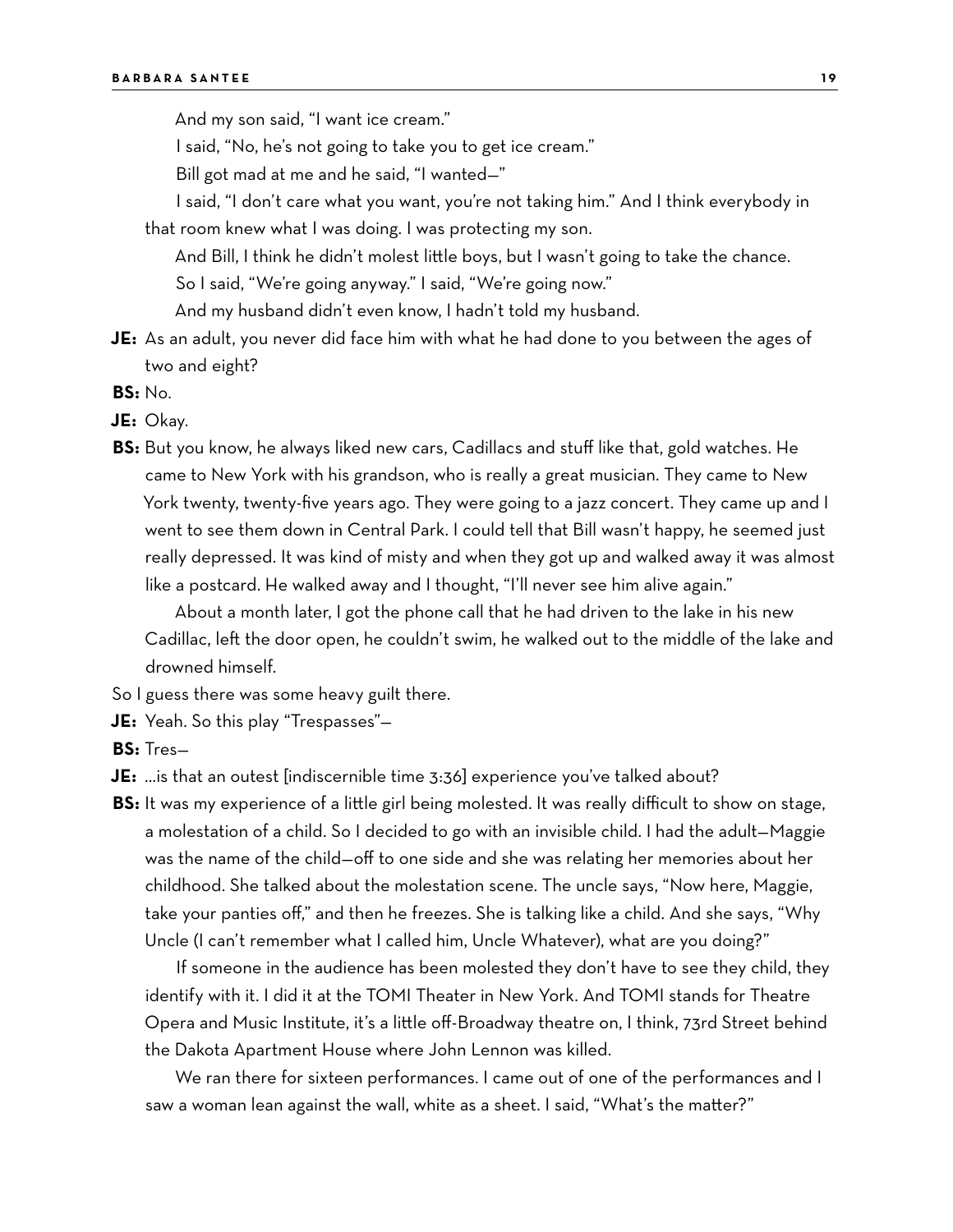And she said, "I know this has happened to me." She said, "I can't remember it but I know it's happened to me." And she was just bawling.

- **JE:** Hmm (thoughtful sound).
- **BS:** There were so many women who told me, "Thank you for writing this," and I felt so grateful. It was filled up almost every night.
- **JE:** Hmm (thoughtful sound). How did you get it produced? It takes money to do that.
- **BS:** Well, I had a friend named Don Senore, who is a director. He had plays produced before and somehow he came up with twenty-five thousand dollars. I don't know and I didn't ask and it just fell into my lap. So I said, "Let's go with it." So he did it. It was just wonderful.
- **JE:** It ran sixteen times.

**BS:** Yes.

- **JE:** Was that more than you thought it was going to run?
- **BS:** In New York, the theatre requirements are very stringent. If you have a ninety-nine-seat house you can only do sixteen performances. If you have a hundred and some odd you can do so many performances on and on like that.

So that was the most that we could do. Don Senore was a wonderful cook and he had been a dancer and was very svelte. He added music to the background. Unfortunately, he died of AIDS because he was gay.

## **Chapter 10 – 2:38 Billie Letts**

**John Erling:** Well, you have writing in your DNA because your cousin is Billie Letts.

**Barbara Santee:** Yes.

**JE:** She was born in Tulsa.

**BS:** Yes.

- **JE:** How did she become your cousin?
- **BS:** Her mother and my mother are sisters. Billie is my mother's sister's baby.
- **JE:** Um-hmm (affirmative).
- **BS:** Virginia only had one child, my mother had three. Billie was about a year younger than me, but we were very close, and really more like sisters than cousins. She would come to the Union ballgames and she just loved the people at Union. Finally, I convinced her to change from the Tulsa schools to go to Union, and she did her last two years of school.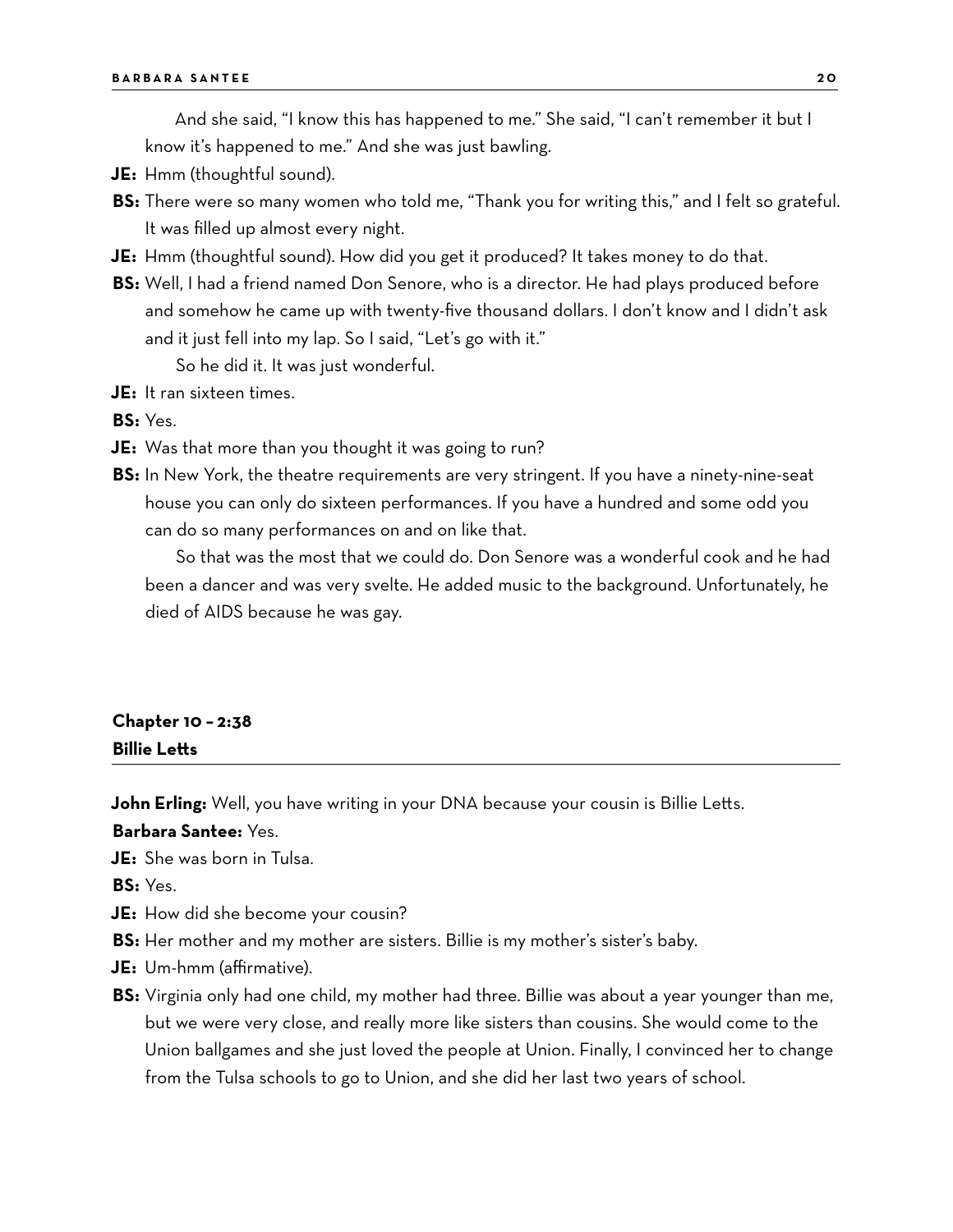She loved it because she was more like a small-town kid. She really loved the kids out there and became fast friends with them.

- **JE:** Did you know anything about her writing abilities at that time?
- **BS:** No. Never occurred to me. She wrote *Where the Heart Is*. Her books are up here; she wrote five books.
- **JE:** *Honk and Holler; Shoot the Moon; Made in the USA.*
- **BS:** Yes. She married Dennis Letts. I can't remember how old she was, but they got married and they had Tracy Letts. And Tracy Letts followed in her footsteps.
- **JE:** He received the Pulitzer Prize for drama for *August Osage County*.
- **BS:** Yeah, *August Osage County*.
- **JE:** The only Oklahoman to win a Pulitzer Prize for drama.
- **BS:** Yeah.
- **JE:** Tony Award for his portrayal of George in *Who's Afraid of Virginia Wolfe?* Yeah, he was very talented.
- **BS:** Yes.
- **JE:** A writer and all. Were you around him? Did you get to know him at all?
- **BS:** No. They lived in Durant, Oklahoma, because she and her husband, Dennis, taught at the school down there. They both taught English. And they finally moved up here, ten, twelve years ago, something like that. The boys, at that point, Shawn went to Singapore.
- **JE:** Shawn is?
- **BS:** Tracy and Shawn are brothers. Billie's two kids. So Shawn, he's a musician, a really good musician, he went over to Singapore, met a girl over there, married her and that's where he's lived for twenty years or so. And—
- **JE:** Well, they've got a lot of talent because Dennis became a Broadway actor.

**BS:** Yes.

- **JE:** They had all this talent come dribbling down to them.
- **BS:** I know, I know.
- **JE:** They couldn't help themselves, could they?
- **BS:** I know.
- **JE:** Billie died in Tulsa, she was seventy-six years old in August of 2014.
- **BS:** Yes.
- **JE:** Tracy, of course, was born here in Tulsa. We mention all that—
- **BS:** Yes.
- **JE:** …because you inherited some of that writing ability yourself.
- **BS:** Well, I'm not sure, not as good as she is.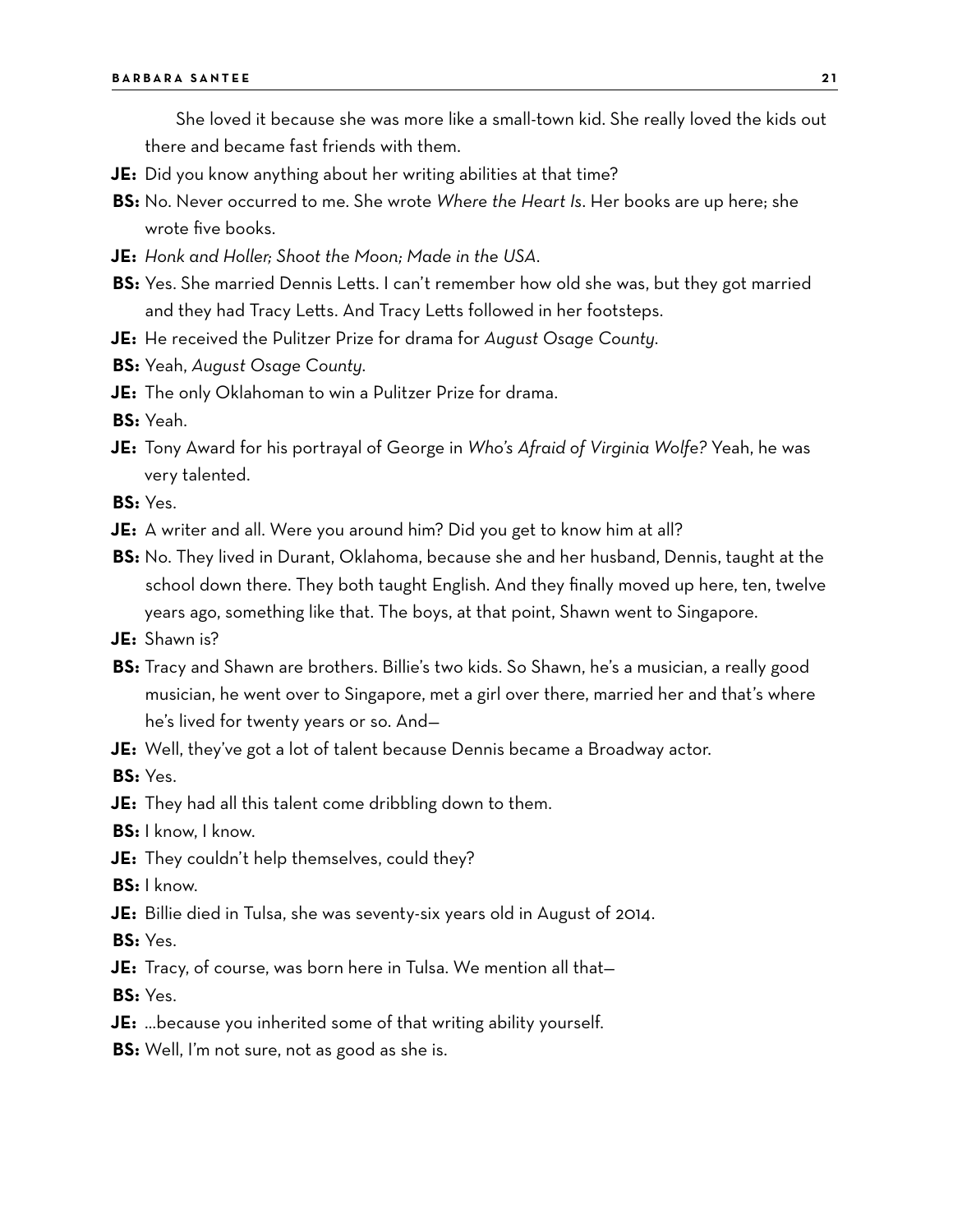#### **Chapter 11 – 5:00 Silent Scream**

- **John Erling:** In 1985, you became the executive director of NYS NARAL. Can you explain that to me?
- **Barbara Santee:** Yes, New York State National Abortion Rights Action League. I held that job about three or four months, basically because the two women in the office didn't like me. [laughs] It was a shoe that didn't fit, so I left that pretty quickly.
- **JE:** You know, about this time as you were promoting women's rights the film *The Silent Scream*, was being shown.
- **BS:** Yeah, yeah.
- **JE:** Tell us about that film and the ramifications of it.
- **BS:** Well, that was really something that hit us blindside. It was a film made by the opposition where they filmed the sonogram of a fetus being aborted. They purported that the mouth was open and, therefore, the fetus was screaming in pain.

And I thought, "How in the world could these people, they're talking against abortion, and then they go in and do something like that?" I never seen it but they just will do anything. It's disgusting.

I used to go out to the abortion clinic every Saturday morning. We would do clinic defense, we called it. There's a concrete slab there that the antiabortion people wouldn't cross because that was clinic property, but they would come as close as possible. They would put their signs up showing aborted fetuses. And when the people came in they tried to stop the cars and so forth.

And I saw one of the men was driving his wife in in a pickup, and this guy stopped them and said, "You're killing your baby."

And this guy threw a cup of hot coffee in his face, which I thought he deserved.

Come rain or shine, at one point, I had hand-warmers in my coat and electric socks and my coat caught on fire from hand-warmers.

- **JE:** Hmm (thoughtful sound).
- **BS:** But anything for the cause, right? [laughing]
- **JE:** [laughing] Wow.

**BS:** We used to have quite a few people out there at Reproductive Services.

- **JE:** Here in Tulsa?
- **BS:** Yeah.
- **JE:** What were your talking points or arguments? Those who were right-to-life, the discussion is when does life begin?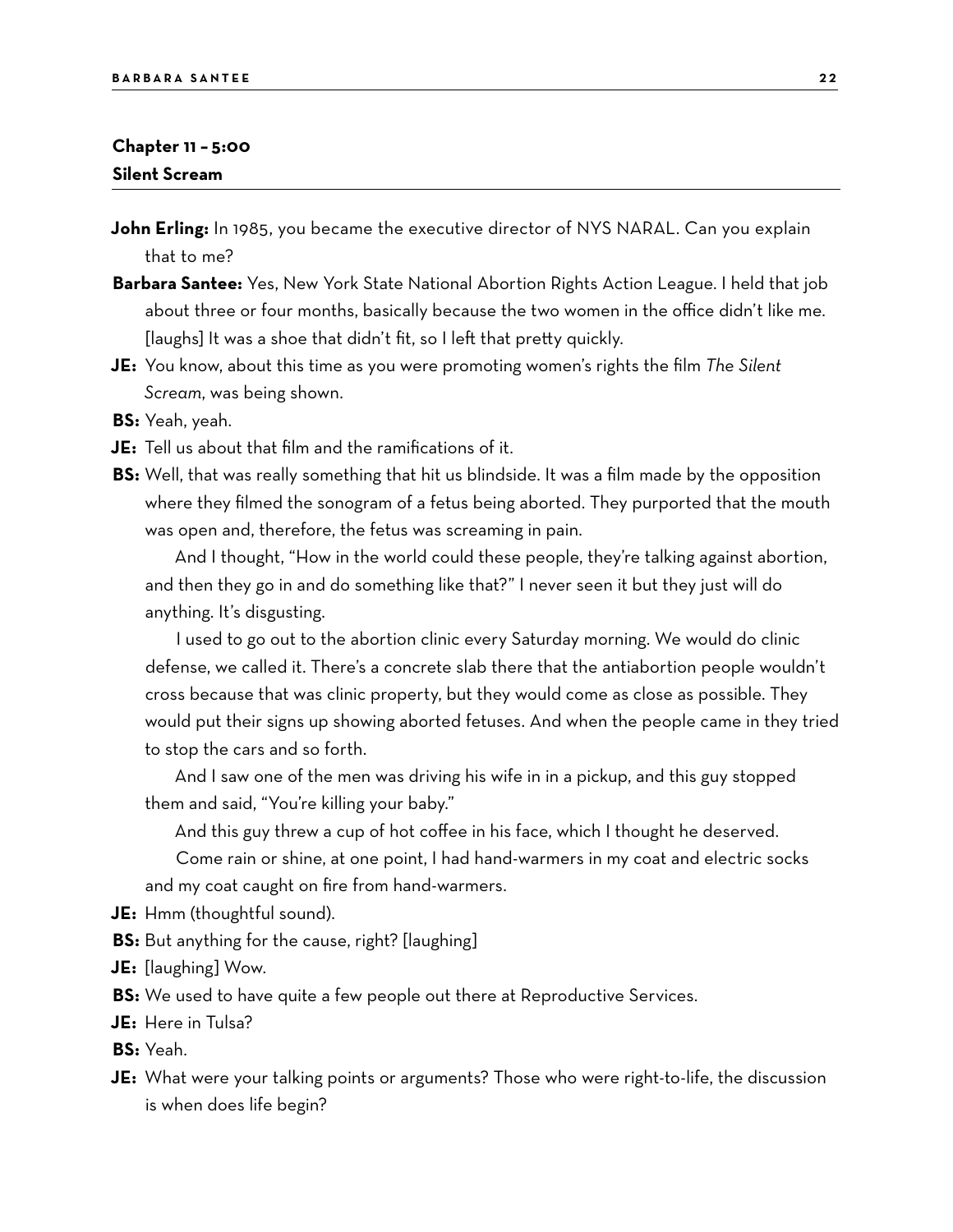**BS:** Yeah, yeah, yeah.

- **JE:** Is one of the points.
- **BS:** Well, the thing is, it's hard to discuss anything with people who scream at you and are fanatical. There are one or two people who would talk. There was a guy on our side who would talk with them. But I'd get so riled up that I couldn't, I just couldn't, uh, have a decent conversation with them.

But, you know, if a woman doesn't have a right to her own body, what in the world does she have a right to? Is she a slave? I mean, it makes her a slave to her uterus. I mean, would a man feel like that if he could get pregnant? I'm sure those men would be running down to that abortion clinic as fast as they could go. It's not right.

**JE:** So it's not the issue of when life begins, it's the right of the woman to make that decision herself. **BS:** Yes.

- **JE:** Did you ever talk about adoption as an alternative to abortion?
- **BS:** Oh sure. Yeah, adoption is an alternative. I guess, most women have thought about adoption, but for a lot of them it's not an alternative because it would totally mess up their lives in many ways. It's up to individual women what they decide. It's not for me or for you, it's for them.
- **JE:** So your argument was not when life begins, it was about the rights of a woman to decide that.
- **BS:** Yes, yes.
- **JE:** And that was you…. ?
- **BS:** Yeah.
- **JE:** Yeah?
- **BS:** Yeah.
- **JE:** More and more clinics were being bombed.

**BS:** Yeah. We went there one morning and a bullet hole was in the front window of the clinic. Another time, someone had put a hole about that big in the executive director's office window and poured some kind of noxious fumes in there. I don't know what it was. She had to have that fumigated out.

They were constantly doing things. One day I got there early and this guy was going through their trash. Had the lid up on one of these big trash things. I pulled up behind his car so he couldn't get out.

And he kind of panicked. So I let him get out. And then I followed him. He pulled into the service station and I kept following him, and I thought, "What are you doing? You don't know if this guy's got a gun or what." So I went back to the clinic.

And the thing was, she had had a lock on that thing and she'd had the back of it welded shut. Somehow he had gotten it loose and had been going through her trash. She didn't know how long. Getting the names of patients and things like that.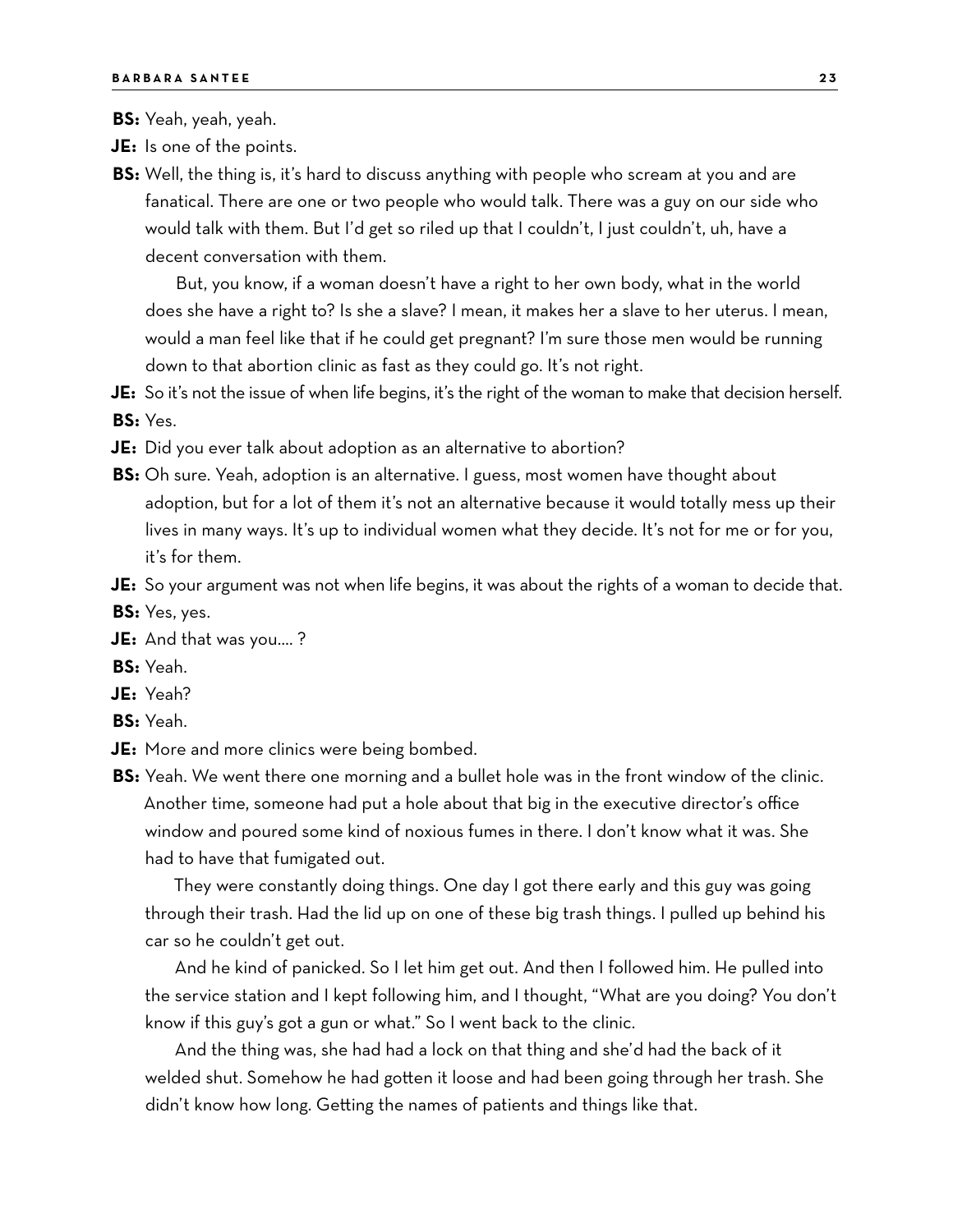#### **Chapter 12 – 4:47 White House Demonstration**

- **John Erling:** A stray bullet was fired through Justice Harry Blackman's living room window. He, of course, had written the Roe Vs. Wade opinion.
- **Barbara Santee:** It didn't just go through his window, it went through the back of a chair that he normally sat in.
- **JE:** He was from Illinois, he was a Republican. Seemed to become more liberal the older he became.
- **BS:** [laughs]
- **JE:** And he was ninety when he died.
- **BS:** Yeah.
- **JE:** So clinics were bombed, clinics were attacked. You were standing in front of the White House March 9, 1986, holding a thirty-foot banner and tears were in your eyes.

**BS:** Yes.

- **JE:** Tell us the story about that.
- **BS:** Well, I made the banner myself and I was—how can you not have tears in your eyes when—
- **JE:** What did the banner say?
- **BS:** I can't even remember. I've got a picture of it somewhere. I think it was in the *New York Times.* Maybe "Abortion Rights for All," or something like that, I don't recall.

I'd gotten these big blocks of wood like this that were six feet tall or five feet tall. They were big. I put three of them and then put sheets across. You know, it's okay to buy those but carrying them, they were heavy. [both laughing] We just felt the need to let the president know. We started out on that big lawn and—

- **JE:** The Ellipse?
- **BS:** Yeah. Marched all the way down and up to the White House. If I remember correctly, it was hot, but, you know, I don't even know if the president was there or not. Of course, we were doing it for the media. We had to get the media to focus on what we were doing and put our word out to the country that there were a lot of women involved in this. And they did. So we got what we wanted with the media attention. I accomplished my goal.
- **JE:** Did—right, but it was a very moving experience for you, obviously?
- **BS:** Oh yeah, yeah. I started collecting pro-choice buttons back in the '70s. I think I had four hundred. I started putting them on this skirt and everything. And when I went to prochoice meetings everybody would say, "Oh, my gosh, let me take a picture of you," and I loved that. That was so great.
- **JE:** So you wore them all over your sk—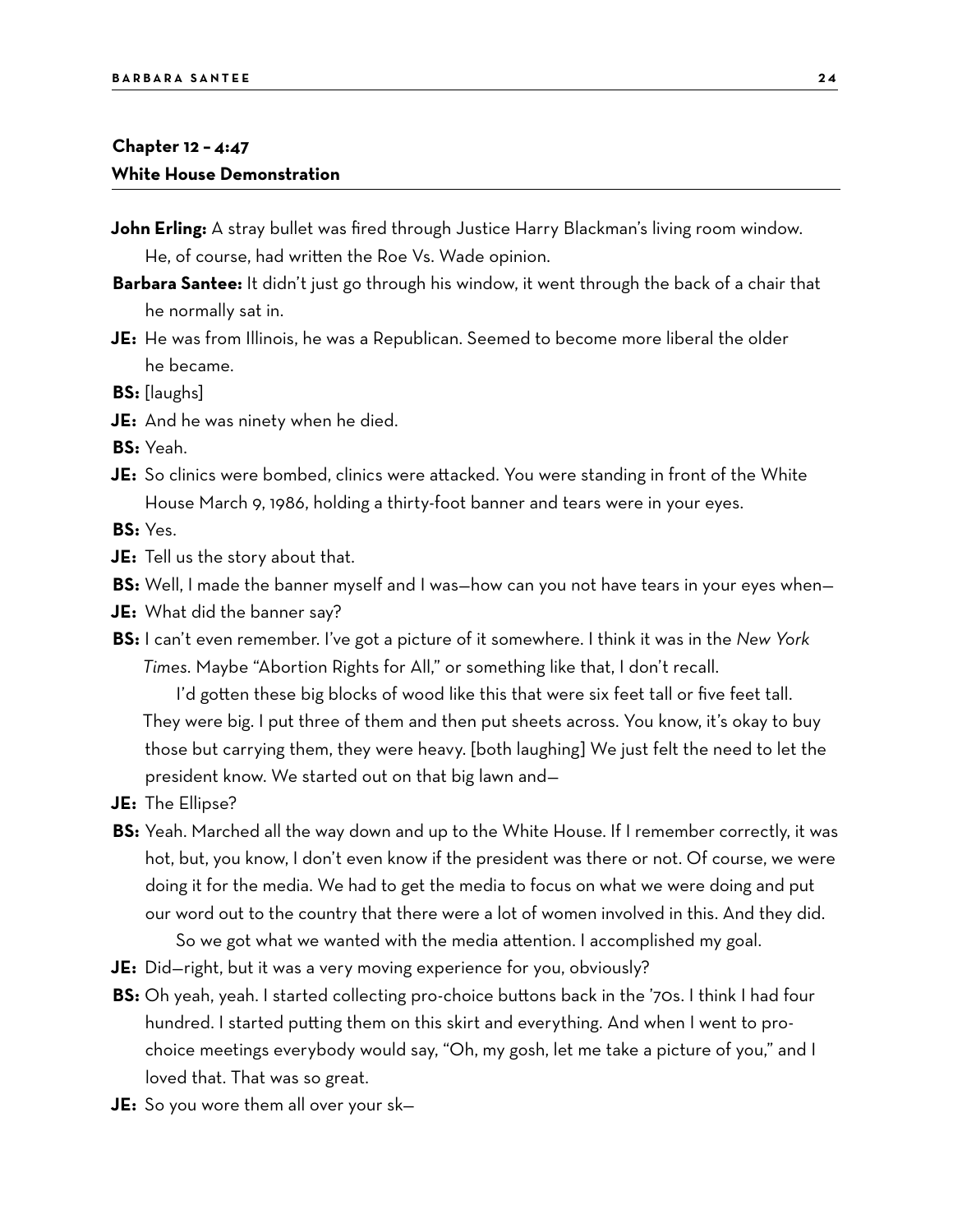- **BS:** Yeah. I've donated all those buttons to University of Tulsa.
- **JE:** Okay. You returned to Tulsa in 1989, associate director of the Center for Health Policy Research at the University of Tulsa.
- **BS:** Yeah, with Mike Lapolla, he was the head of that.

I wrote a paper about abortion in Oklahoma. It was thick and it was bound, I think it might have been the first one done.

**JE:** You were the founding member of several organizations, Oklahoma Progressive Alliance; Tulsa Interfaith Alliance; Women and Children's Committee of the Tulsa AIDS Coalition; and the Tulsa Teen Pregnancy Prevention Coalition; to mention just a few.

**BS:** Yeah.

- **JE:** Were you, were you busy?
- **BS:** Ah, yes. [both laughing]

**JE:** Wow!

- **BS:** Well, I saw the need for these different areas and I couldn't believe people hadn't seen the need before me. I saw it and I just called people together and said, "Let's do this," and they did it.
- **JE:** Each one of those, Teen Pregnancy, Tulsa Interfaith Alliance, Women and Children's Committee, and the Tulsa AIDS Coalition, they were all very, very important. Were you chairman of all those boards or did you sit on them o…. ?
- **BS:** Well, I was either chair or vice chair or something, but I was pushing people. My problem is I've got this kind of pushy personality, so whenever I come up with an idea everybody says, "You do it."

And I, "Come on, people, why can't you peopl…. ?" People are lazy [laughing]. "Why do I have to do everything?" And so I end up doing stuff.

I finally got disgusted whenever I would call people and I'd say, "Can you do this?"

"Well, I can't, I'm going to have a birthday party."

"Can you do this?"

"No, I can't because my sister-in-law's blah, blah, blah."

And I finally just said, "Hell, this is not worth it." Nobody is willing to give up anything. I'm giving up everything. I guess that's just the frustration of somebody who is an activist.

- **JE:** Um-hmm (affirmative). But you had people who joined you, I mean, you weren't by yourself, they came.
- **BS:** No, there were some people who stayed true blue but it was not easy, trust me.
- **JE:** The Women and Gender Study Program at TU has named its library in your honor.
- **BS:** Yes, it did, I was very proud of that.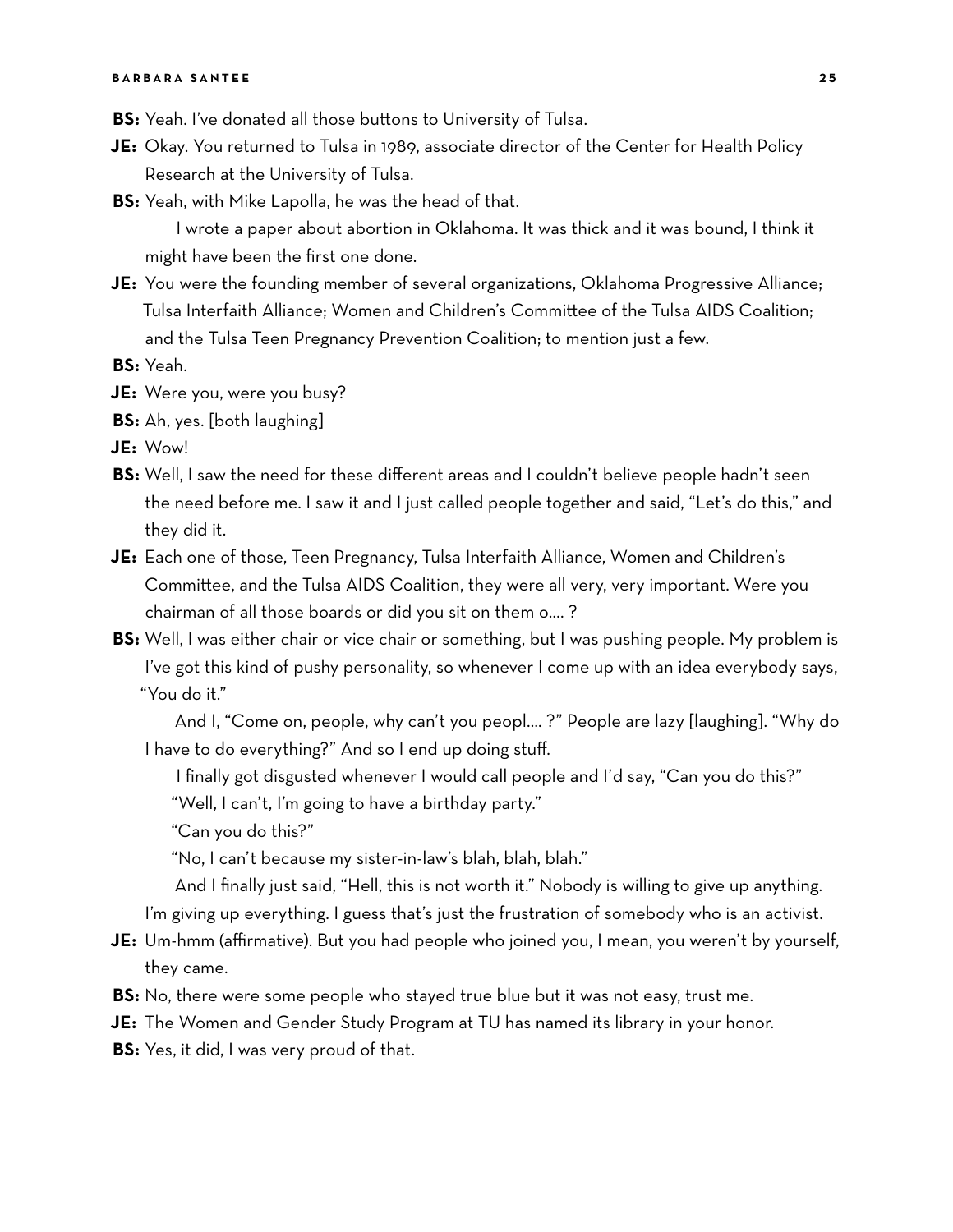#### **Chapter 13 – 5:36 In Reflection**

- **John Erling:** There were people in Tulsa who pushed back. And you, did you hear from them as you were such an outspoken advocate?
- **Barbara Santee:** Uh, I got a phone call from somebody who told me to stick it up my—I can't remember. Only one phone call I can remember that was negative.
- **JE:** Churches didn't reach out to you or didn't say anything to you? Did you ever feel through this whole journey your life being threatened?
- **BS:** I always had pro-choice bumper stickers on my car. And when I was out on the freeway a couple of times I felt like people were trying to run me off the road. But I just let it pass.
- **JE:** You were selected as one of the One Hundred Women of Moxie. These were women, who during the last one hundred years, have been strong advocates for bringing opportunities for women's growth, leadership, and power.
- **BS:** Yeah.
- **JE:** You must have felt good about all the honor that has come to you.
- **BS:** I do, I did.
- **JE:** Oh, and I want to point out, the ACLU of Oklahoma awarded you the highest honor, the Angie Debo Award. Angie Debo is probably the greatest historian Oklahoma has ever had.

**BS:** Yes.

- **JE:** And it had to make you feel proud.
- **BS:** I really felt honored by that.
- **JE:** Yeah.
- **BS:** It was wonderful.
- **JE:** About pro-choice today, back when you started talking about it compared to today, what's the growth? Where does it stand?
- **BS:** I think it stands that it can't be turned back. They keep trying to shave it off little by little but I think women are so accustomed to having freedom of choice that by now I just don't think anybody is going to be able to take it away.
- **JE:** So Roe Vs. Wade will never be overturned?

**BS:** I don't think so.

- **JE:** Yeah.
- **BS:** I think if anyone tries it that they're going to be castrated. I hope. [both laughing]
- **JE:** And so, I guess, maybe we know the answer to this, why did you dedicate, really, your entire life to this one issue?
- **BS:** For me, for the women who came before me, and for the women who will come after me.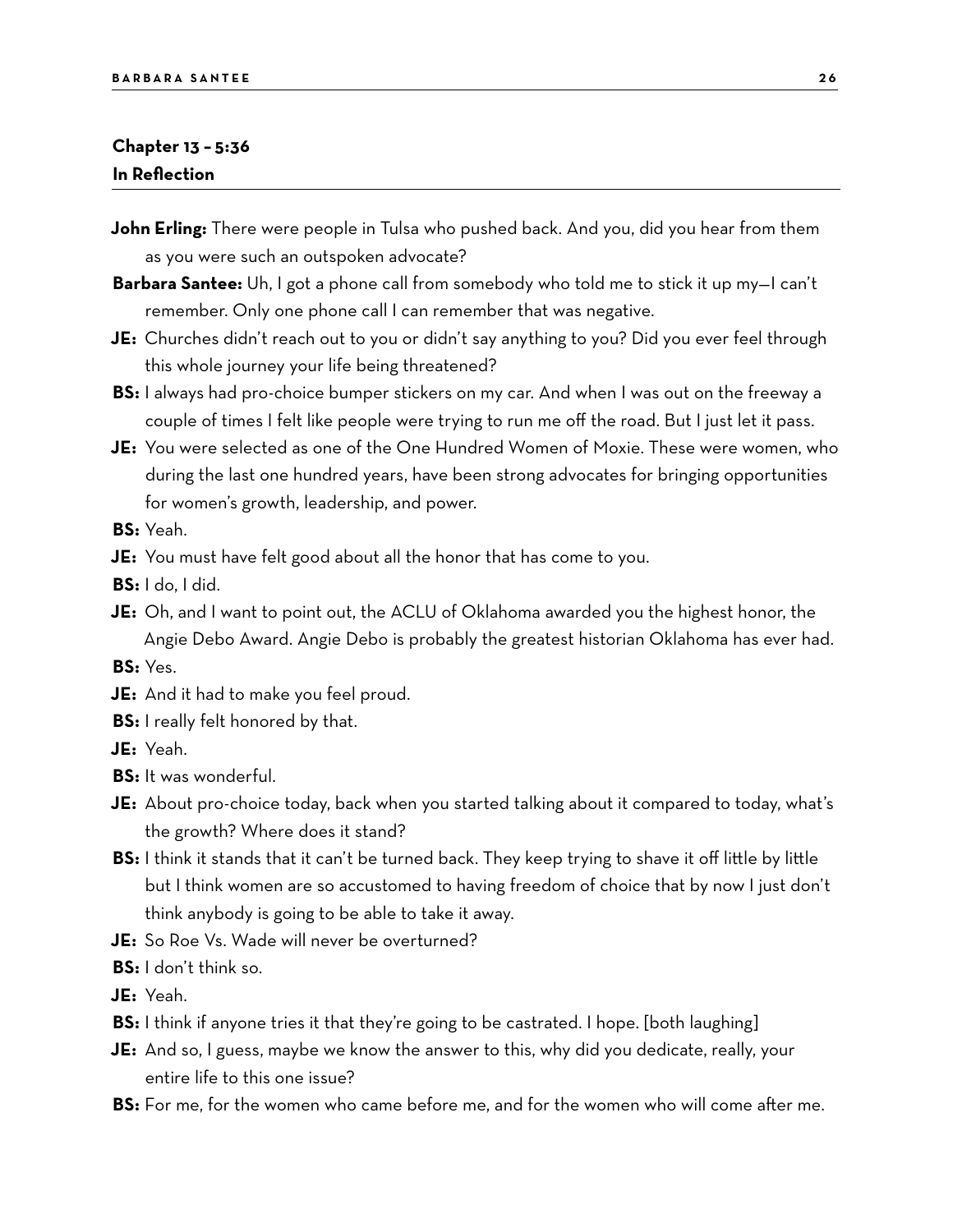- **JE:** As you look back, what are you most proud of?
- **BS:** The work that I've done in that area, in the abortion area.
- **JE:** You know, if you'd been born into a different situation where you were not confronted at twelve with abortion, your mother had been a different kind of person, and maybe even if you hadn't had an abortion, it's likely you might have chosen a far different career path. Is that true?
- **BS:** That's an if I'll never know. [laughs]
- **JE:** And you don't want to go down there. Did you ever wonder about that? Because you could have been a professor. You have your PhD, you're a doctor, Barbara Santee, PhD is in what?
- **BS:** In sociomedical sciences.
- **JE:** Right. So you could have been a number of things.
- **BS:** But I am a number of things. [both laughing]
- **JE:** I like that.
- **BS:** You act like, "Oh, you're a failing slob." Oh! [both laughing]
- **JE:** No, I didn't mean it to come that way. It was your circumstances in life put you on this trajectory, speaking out for women's rights. [both laughing] I'm not, [laughs] I just wondered if you had ever had a wonder? I think what I'm pointing out more, yes, you could have even left all this and gone on to whatever. But you didn't, you chose to stay for the cause. Did I redeem myself there?
- **BS:** Yes. [both laughing] Redemption granted.
- **JE:** So advice to young women that are listening to this, in your experience, what advice do you give them?
- **BS:** Follow your heart. Follow your heart.
- **JE:** Well, that's what you sure did.
- **BS:** Yeah. Do you wonder why I have a spoon collection?
- **JE:** I was going to mention these artifacts on this wall here. Yes, you have this spoon collection, tell me why.
- **BS:** Because it's the most common utensils used by women around the world. Is it not?
- **JE:** Yes, I hadn't even thought about that. Cooking—
- **BS:** Giving medicine to their children. Bonking them on the head occasionally. [laughs]
- **JE:** Yeah. Did your son, Scott, turn out all right?
- **BS:** Well, actually, no. He got into drugs and ah (sigh) and other kinds of things. And we, unfortunately, aren't close. That's the biggest pain in my life.
- **JE:** So as Sinatra sang, "Regrets, I've had a few," that's one of them?
- **BS:** Yes, yes.
- **JE:** When you're gone, how would you like to be remembered?